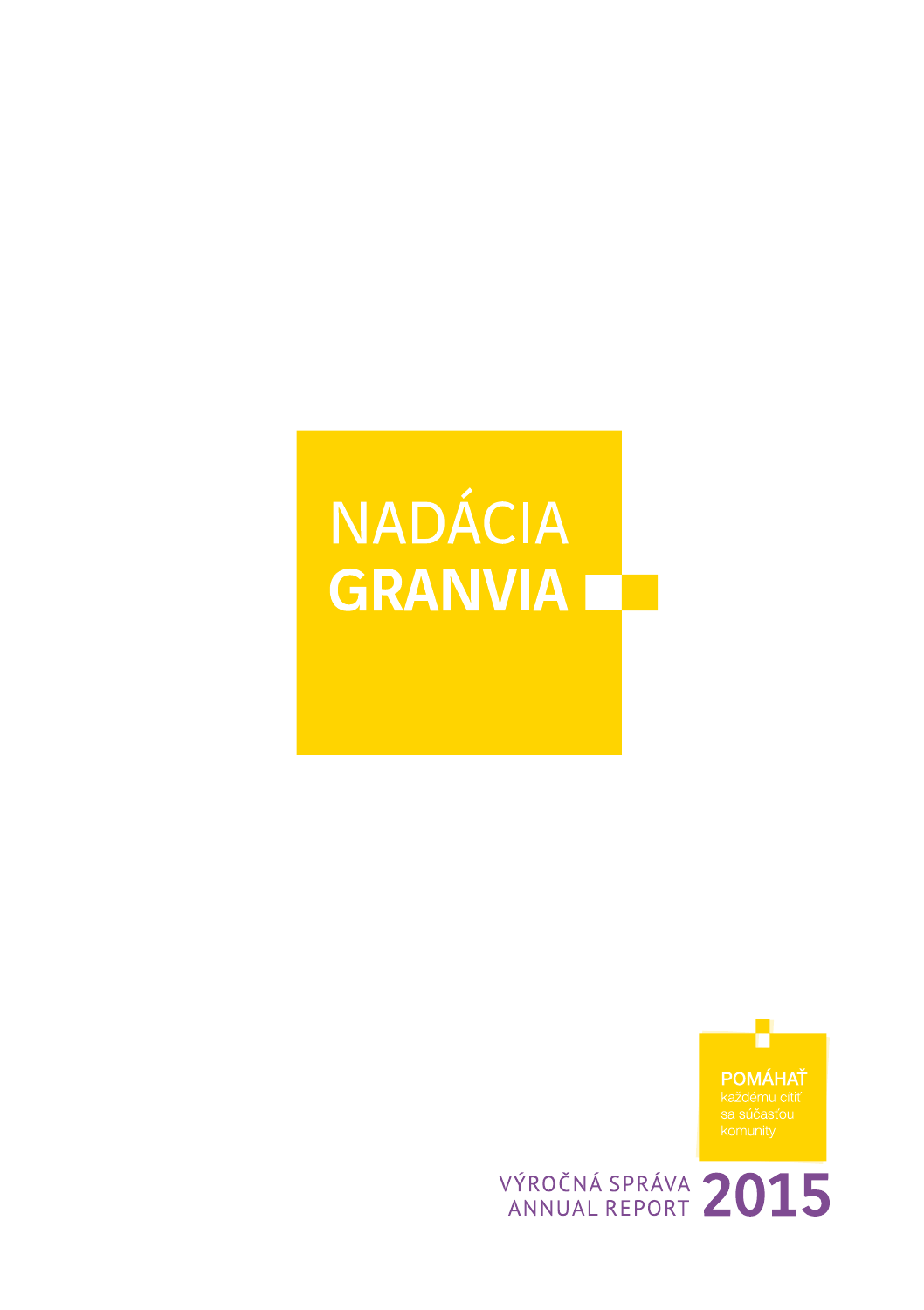

# Nadácia Granvia FOUNDATION GRANVIA

2012 vznik / since

NADÁCIA<br>GRANVIA ■

Založená v roku 2012 / Since 2012



29 podporených projektov / 29 supported projects

#### patrónov / sponsors 30

viac ako 30 patrónov / more than 30 sponsors

Eur / Euro 340 000

prerozdelených viac ako € 340 000 / Allocated more than € 340 thousand



www.nadacia-granvia.sk/sk/

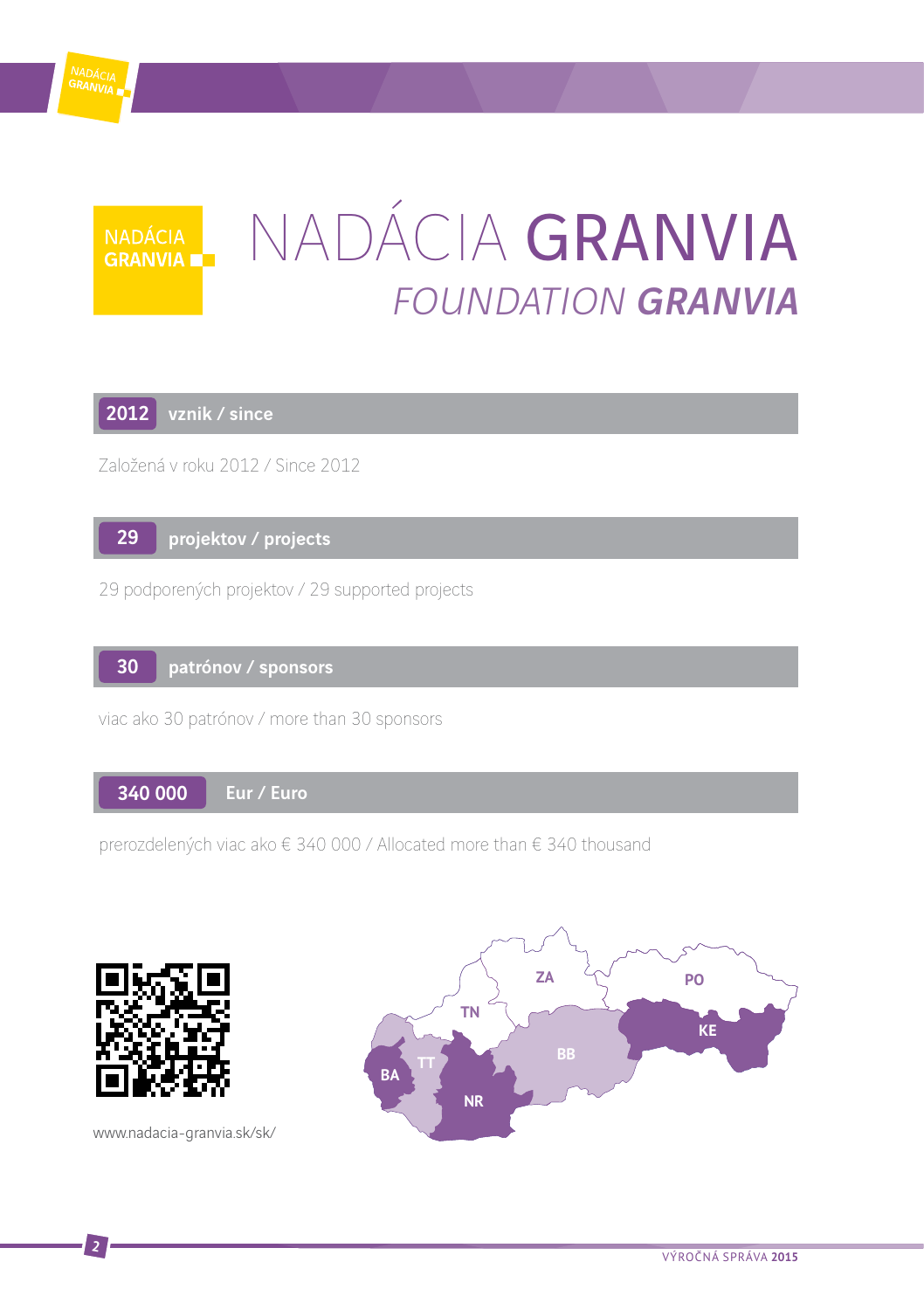

# 2015 NADÁCIA

### 3. grantové kolo / 3rd Grant Call

#### projektov / projects 9

9 podporených projektov / 9 supported projects

#### Projekt / Project Patróni / Sponsors

Storm Jaroslav Borecký, Granvia Operation Vagus **Alenka Csoltiová, GRANVIA** Odyseus **Mia Bajáková, GRANVIA** Permoník **Jozef Ivanecký, EUROVIA SK** Bisoa Antoine de Hertogh, EUROVIA SK<br>Bisoa Antoine de Hertogh, EUROVIA SK<br>Robert Kišš Granvia Operation Robert Kišš, Granvia Operation Áno pre život **Adrián Bukovec, EUROVIA SK** CSS Krupina **Renátka Chmárová, GRANVIA** Hralandia Ľudmila Mitrová, EUROVIA SK

#### Regiónov / Regions 5

Bratislava Nitra Trnava Košice Banská Bystrica

#### Typ organizácie / Organization type

Občianske združenie / Civic organization Nezisková organizácia / Non-profit organization Chránená dielňa / Protected shelter

#### Zakladatelia a Partneri / Founders and partners

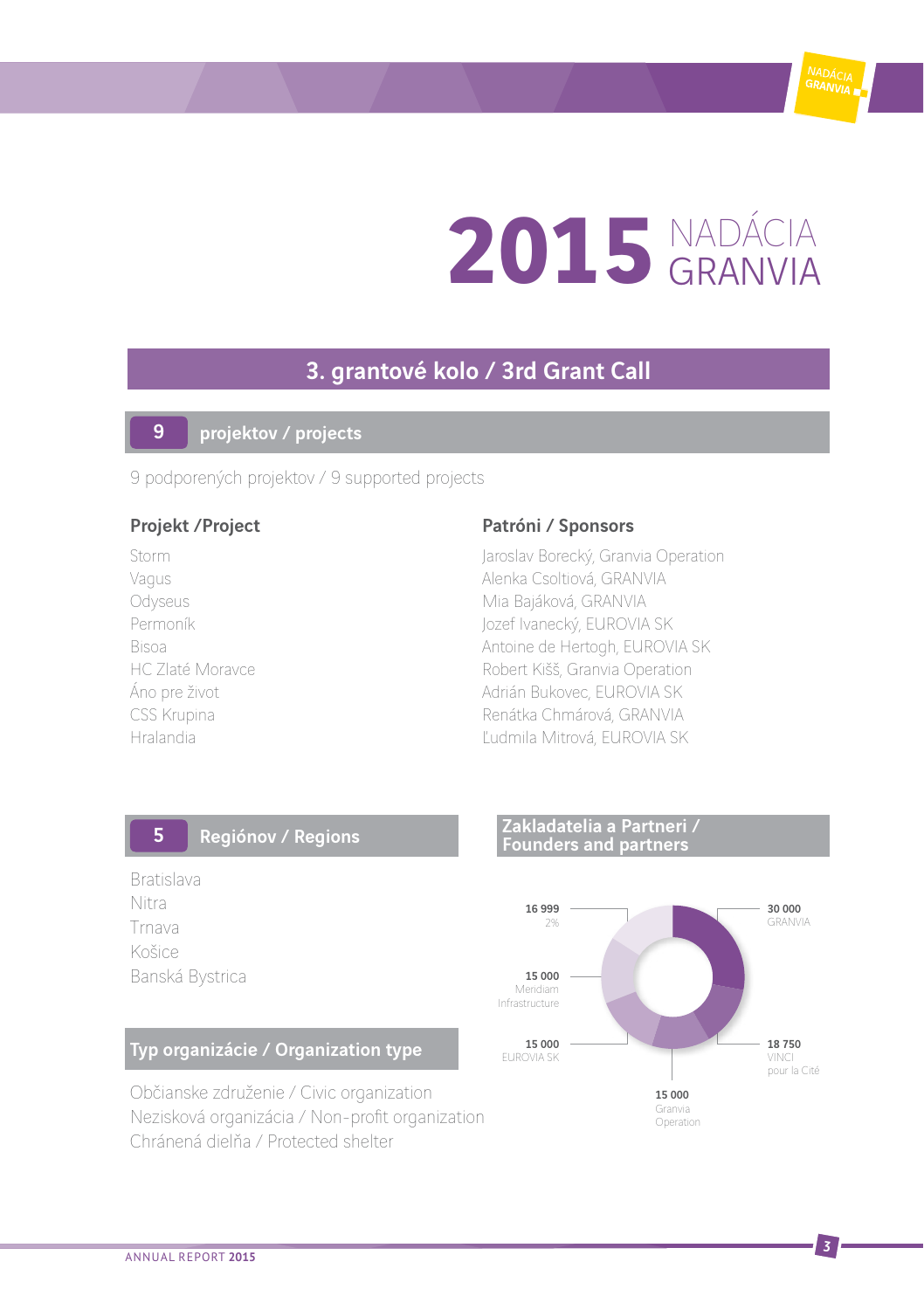

### Orgány Nadácie GRANVIA / Bodies of GRANVIA Foundation

### Správna Rada / Board of Directors

#### **Predseda správnej rady / The chairman of the Board of Directrors**

**Marcel Vial** Generálny riaditeľ, GRANVIA, a. s. Chief Executive Officer, GRANVIA, a. s.

### **Členovia / Members**

**Marcel Vial** Generálny riaditeľ, GRANVIA, a. s. Chief Executive Officer, GRANVIA, a. s.

**ROBERT ŠINÁLY** Generálny riadtiteľ, EUROVIA SK Chief Executive Officer, EUROVIA SK

#### **MARTIN SCHLOR** Finančný riaditeľ, GRANVIA, a. s.

Chief Financial Officer, GRANVIA, a. s.

#### **EMMANUEL WALLISER**

Investment Director, Meridiam Infrastructure Investment Director, Meridiam Infrastructure

#### **BEÁTA HIRT**

správkyňa komunitnej Nadácie Zdravé Mesto Trustee of Foundation Healthy Town

### **Správca / Trustee**

#### **Mária Bajáková**

Communications manager GRANVIA, a. s. Communications manager GRANVIA, a. s.

**FRANÇOIS SCRABALAT** Generálny riaditeľ, Granvia Operation, a. s. Chief Executive Officer, Granvia Operation, a. s.

#### **FRANTIŠEK SNOVÁK**

Civil Engineer, Granvia Operation, a. s. Civil Engineer, Granvia Operation, a. s.

#### **Christian Caye**

Správca nadácie Foundation VINCI pour la Cité Trustee, Fondation Pour La Cité

#### **LUCIA CINTULOVÁ**

externá poradkyňa Nadácie Granvia External Advisor of Foundation Granvia

### **Revízor / Foundation´s Supervisor**

**ADAM HODOŇ** Partner a Tax advisor, Kinstellar, s. r. o. Partner and Tax advisor, Kinstellar, s. r. o.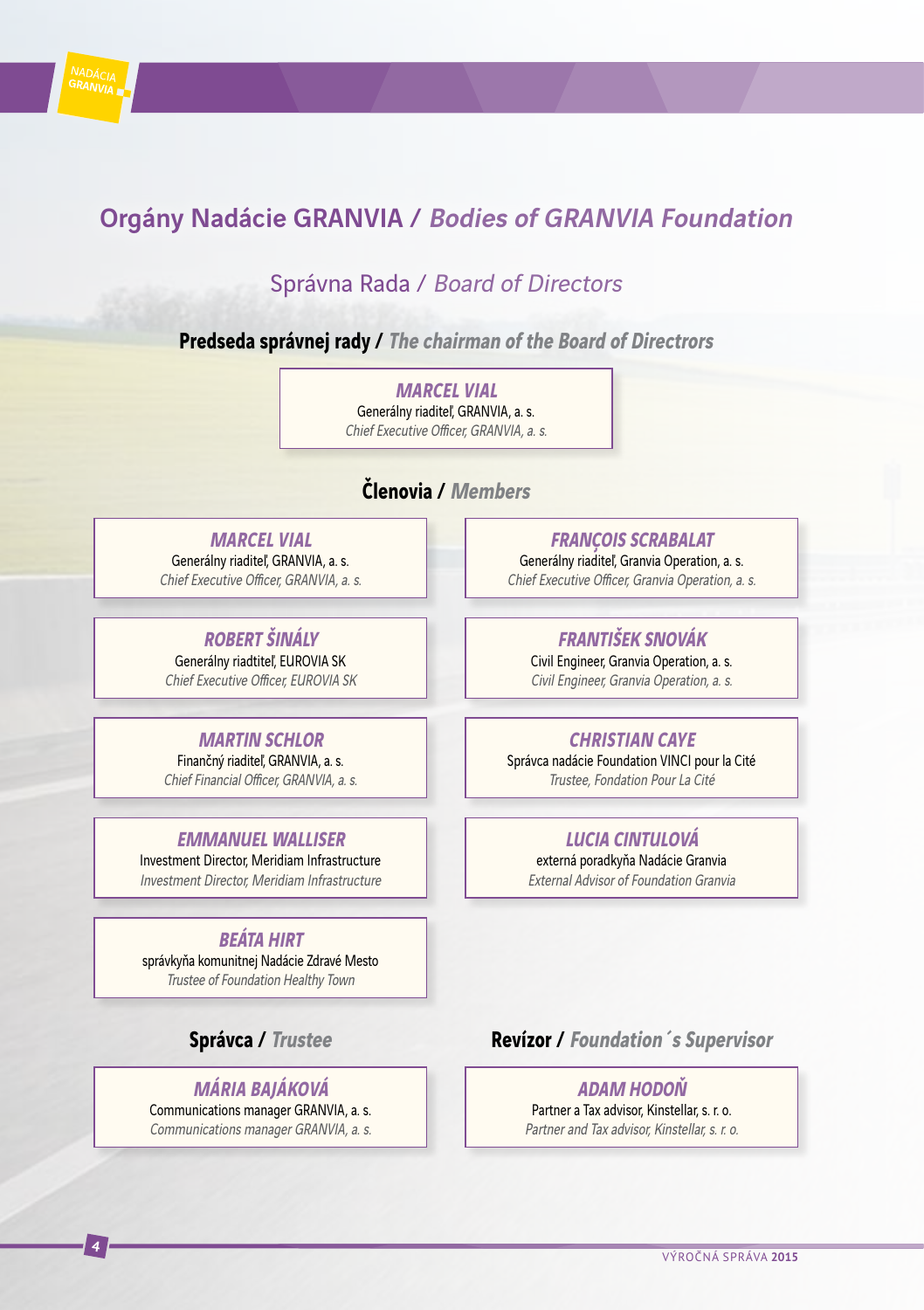

### Výberová komisia / Selection Committee

#### **Marcel Vial**

Generálny riaditeľ GRANVIA, a.s. Chief Executive Officer, GRANVIA, a.s.

### **Emmanuel Walliser**

Investment Director, Meridiam Infrastructure

### **Francois Scrabalat**

Generálny riaditeľ Granvia Operation, a.s. Chief Executive Office, Granvia Operation, a.s.

#### **Constance De Castelnau**

Responsible for Development, Fondation Pour la Cité

#### **Alena Csoltiová**

Asistentka Finančného riaditeľa, GRANVIA, a.s. Assistant to CFO, GRANVIA, a.s.

### **Ľubica Ľachká**

Správkyňa Nitrianskej Komunitnej Nadácie Trustee of Nitra Community Foundation

#### **Robert Kišš**

Manažér pre vzťahy s verejnosťou, Granvia Operation, a.s. Communications Manager, Granvia Operation, a.s.

#### **Lucia Komanická**

Manažérka pre vzťahy s verejnosťou EUROVIA SK Public Relations Manager, EUROVIA SK

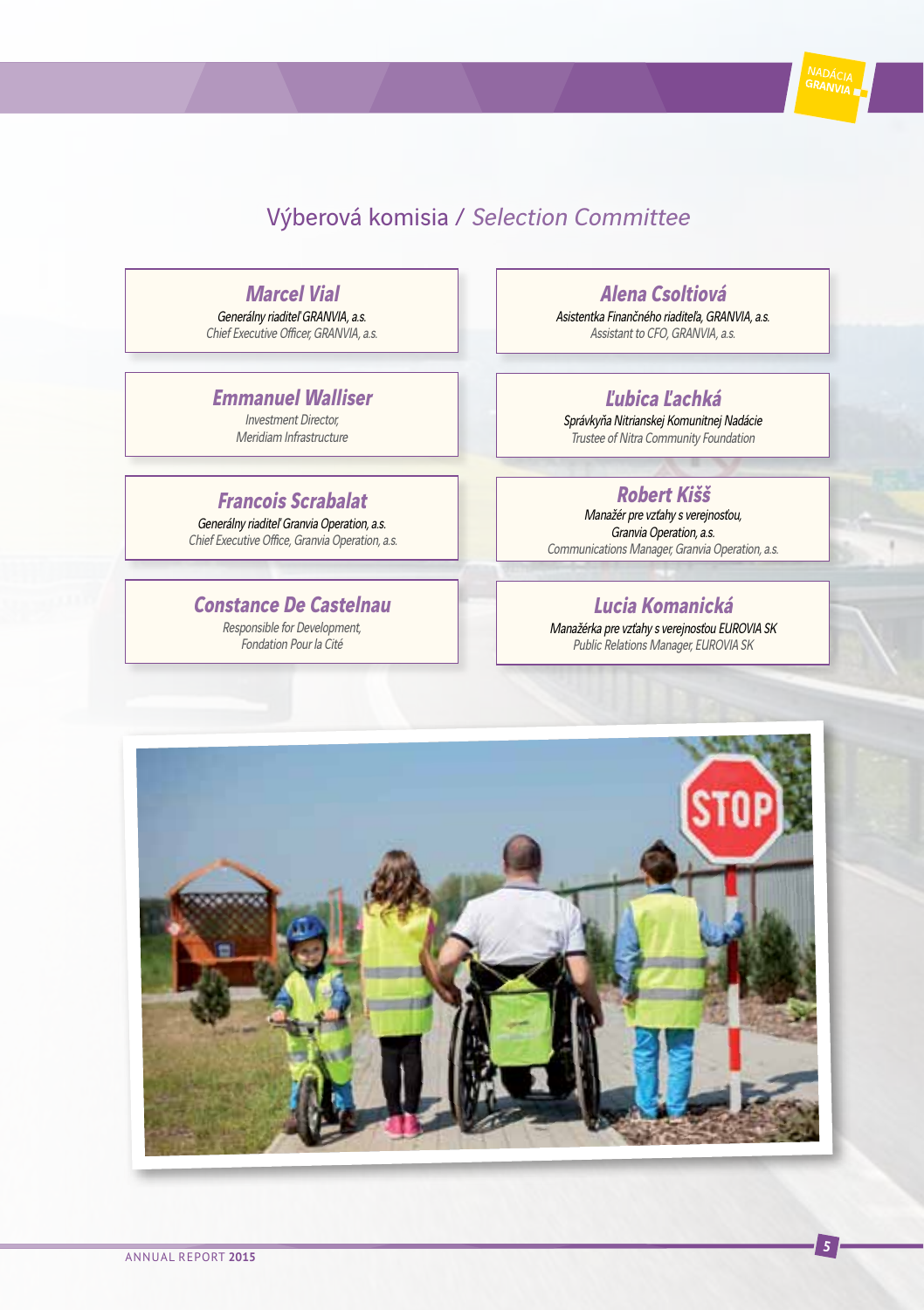

### HRALANDIA Občianske združenie

Toto unikátne miesto, jediné svojho na druhu na Slovensku založili matky detí s autizmom. Ich iniciatíva vznikla ako odpoveď na zúfalú situáciu. Na Slovensku totiž neexistujú špecializované strediská, kde by sa o autistické deti vedeli profesionálne postarať. Iniciatívni rodičia teda založili dennú škôlku najskôr pre vlastné deti, postupne však pribudli aj ďalšie. V spolupráci so špecialistami sa snažia deťom vybudovať svet, ktorý zodpovedá ich potrebám.

Grant od Nadácie Granvia im pomohol k vybaveniu tzv. Snoezelen miestnosti. Ide o špeciálne zariadené prostredie, ktoré stimuluje senzorické zmysly použitím svetelných, či zvukových efektov, alebo vôní.

Za grantové peniaze bol taktiež zakúpený tzv. EEG biofeedback prístroj (neurofeedback, neuroterapia) – špeciálna metóda, ktorá umožňuje autoreguláciu frekvencie elektrickej aktivity mozgu opakovaným tréningom prostredníctvom počítačového programu.

Rodičom chorých detí sa takto podarilo vytvoriť kvalitné prostredie s profesionálnou starostlivosťou o ich najmenších.

### HRALANDIA Civic Association

This unique place, the only one of its kind in Slovakia was founded by mothers of children with autism. Their initiative was an answer to undesirable situation. In Slovakia, there are no special care establishments for autistic children. A group of proactive parents therefore set up a special day-care centre. At first the centre served only for a close group of parents. Gradually, there was a demand to add more children from towns close-by, whose parents struggled to find them a suitable care.

Foundation Granvia helped Hralandia to set up a so-called Snoezelen room.

It is a specially designed environment helping to deliver stimuli to various senses using colour, scents, sound or light effects.

Also, using the grant money, the project leaders purchased EEG biofeedback device (neurofeedback, neuroterapia) - a special method that allows self- frequency electrical activity of the brain through repetitive training computer program.

Parents of autistic children managed to create a high quality environment with a professional care for their little ones.

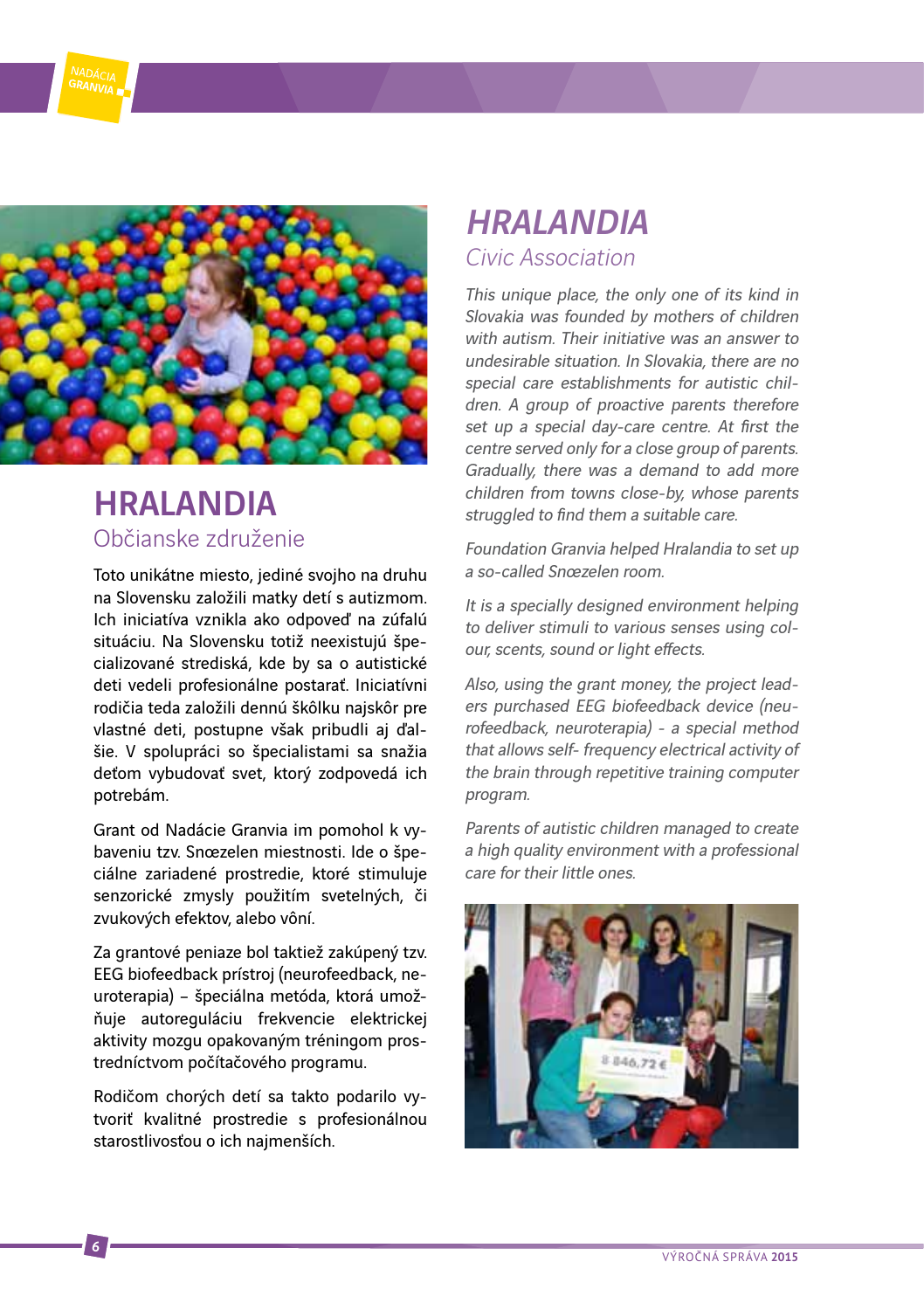



### **ODYSELIS** Občianske združenie

Občianske združenie Odyseus od roku 1998 pomáha ohrozeným komunitám, a to najmä užívateľom drog, osobám pracujúcim v sex biznise, ľuďom s HIV a mladým s nedostatočným prístupom k sociálnym službám. Združenie má mobilnú jednotku a v Bratislave pravidelne chodí na štyri kľúčové miesta v hlavnom meste, tzv. hotspots, kde má priamu interakciu s klientmi. Súčasťou terénnej práce je základná hygienická obsluha, výmena použitých striekačiek za čisté, informovanie a osveta. Pracovníci poskytujú asistenciu pri vybavovaní dokladov a poradenstvo.

Okrem nákupu vozidla, ktoré je nevyhnutné pre prácu v teréne, pomohli finančné prostriedky z grantu aj pri kúpe materiálov. Išlo najmä o materiál poskytovaný klientom v extrémnej núdzi pri prvom kontakte a zároveň vybavenie na potrebné zdravotné testy.

Do projektu sa zapojila veľká časť dobrovoľníkov, bez ktorých by fungovanie združenia Odyseus bolo mimoriadne náročné.

### **ODYSEUS** Civic Association

Civic association Odyseus founded in 1998 helps vulnerable communities, especially drug users, persons working in the sex industry, people with HIV and young people with inadequate access to social services. The association has a mobile unit in Bratislava, which regularly visits four key locations in the capital city, so-called hotspots. This is where they interact with clients directly and offer them help. Part of the field work is basic hygienic operation, exchange of used syringes for clean, consultancy and raising awareness. Workers also provide assistance in obtaining various legal documents.

In addition to purchasing a vehicle, essential for field work, the Foundation Granvia grant also allowed for purchase of materials. Various items provided to the clients in extreme distress such as medical testing kits or first aid kits.

The project involved a large part of volunteers, without whom the functioning of the association Odyseus would be extremely difficult.

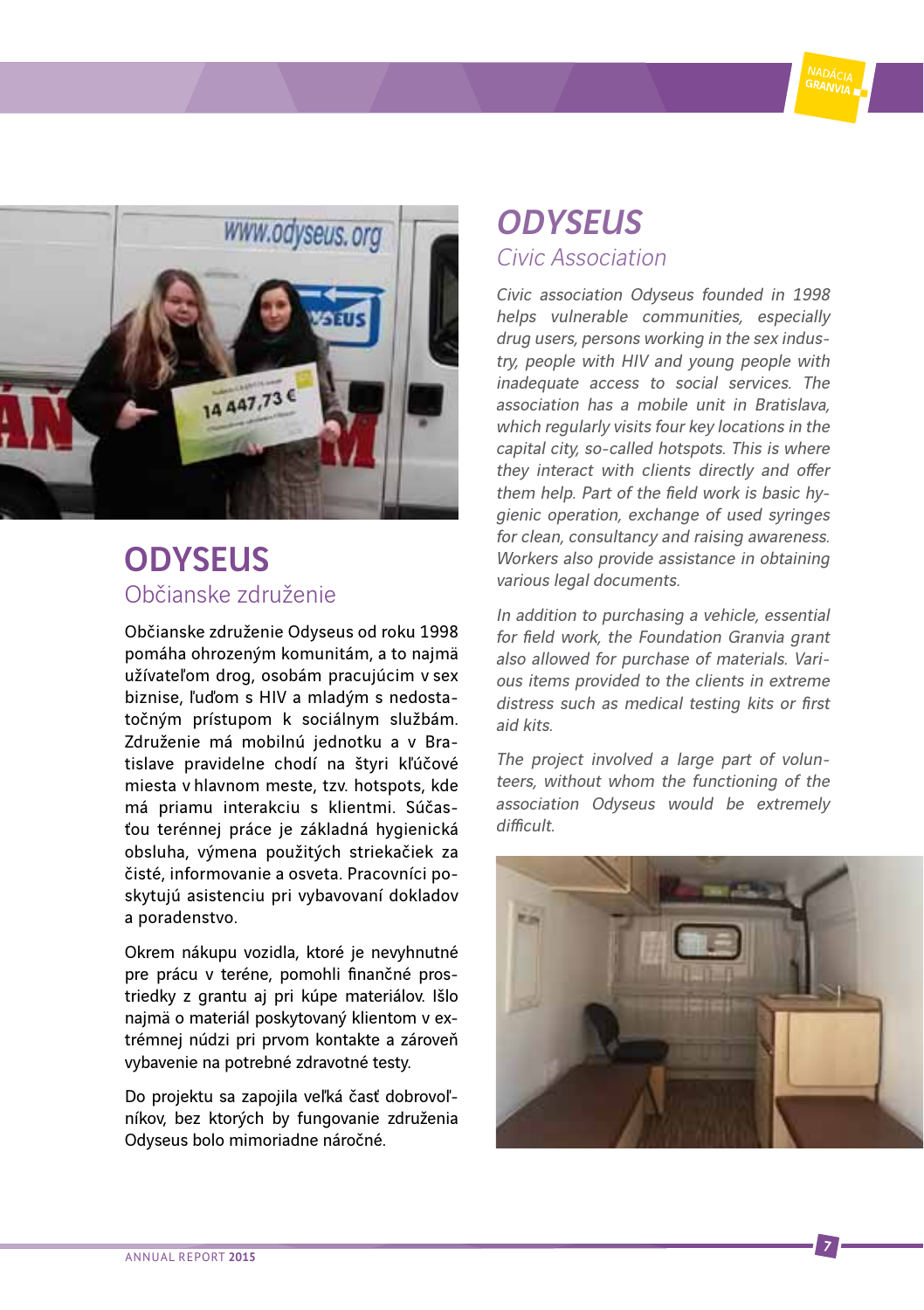

### VAGUS Občianske združenie

V hlavnom meste Slovenska, Bratislave je takmer 4000 ľudí bez domova. V riešení ich situácie im od roku 2011 pomáha združenie VAGUS. Okrem denného nízkoprahového centra poskytujú poradenstvo pri bežných veciach typu ako si vybaviť doklady a podobne.

Mnohí z nich trpia fyzickým alebo psychickým hendikepom, sú odchovancami detských domovov alebo prepustení po výkone trestu.

V rámci projektu Nadácia Granvia podporila VAGUS pri zriaďovaní kaviarne Dobre & Dobré, ktorá nedávno získala aj prestížne ocenenie Via Bona. V kaviarni sú zamestnaní ľudia bez domova a učia sa tu pracovným návykom, ktoré neskôr uplatnia aj na iných pracovných miestach.

 Takýto tréningový program možno považovať na Slovensku za ojedinelý. Je preto cieľom lídrov projektu rozširovať túto myšlienku integrácie aj medzi inými organizáciami.





### VAGUS Civic Association

There are almost 4000 homeless people in the Slovak capital – Bratislava. Organization VAGUS has been helping them since 2011. In addition to daily low-threshold centers VAGUS provides advice on common things like how to arrange documents.

Many of the clients suffer from physical or mental handicaps, offsprings of orphanages or released after serving their sentence.

The project supported by the Foundation Granvia, involved settip up a café in the town center, called Dobre & Dobré. It recently won the prestigious Via Bona award. The café employes homeless people and is used as a training ground before the clients apply for jobs elsewhere.

This approach is considered innovative and rare in Slovakia. It is therefore one of the objectives of the project leaders to expand the idea of training and work integration among other organizations.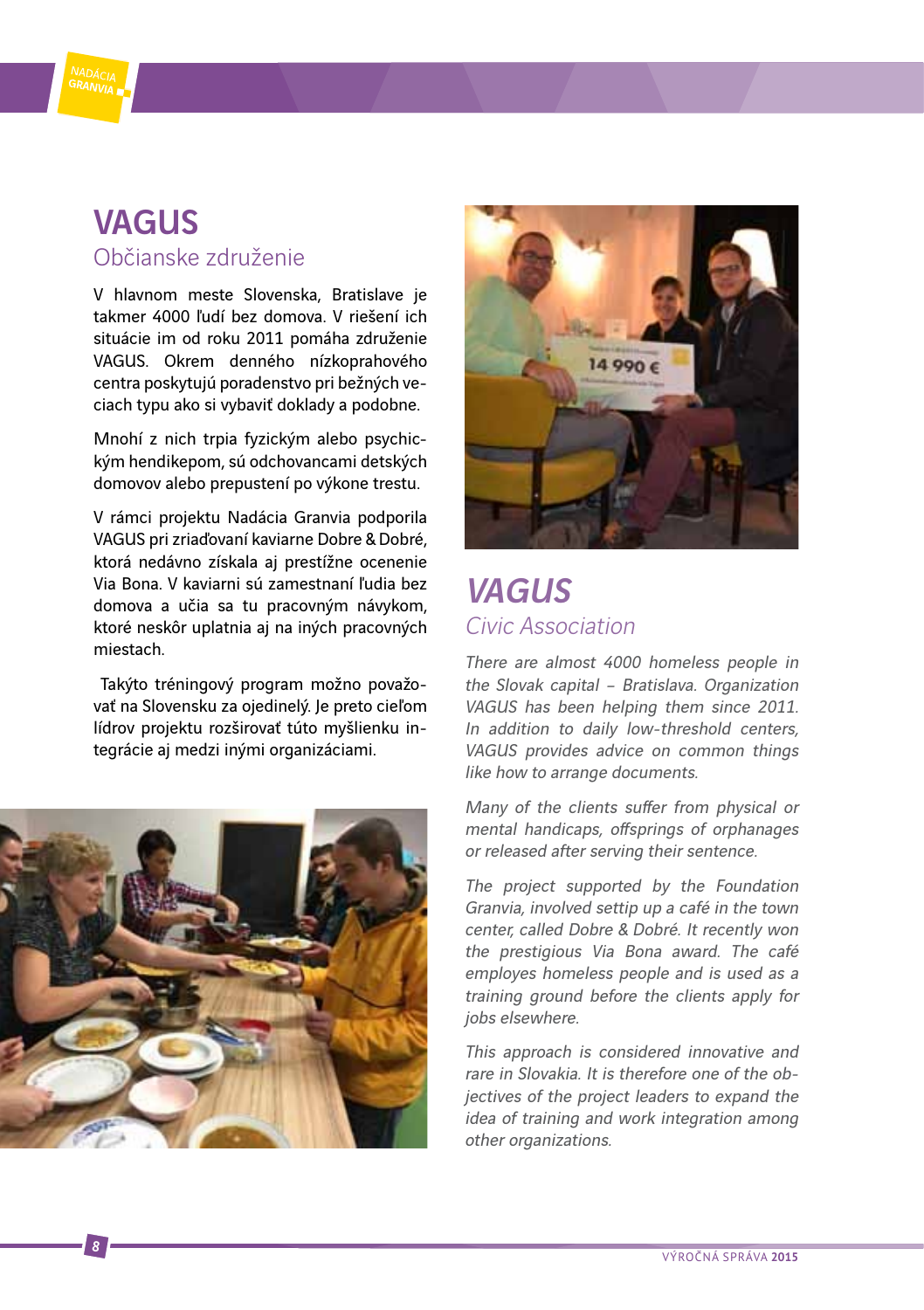

### CSS Krupina KA Občianske združenie

Rekonštrukcia krízového centra pre týrané matky a ich deti je najviditeľnejšou investíciou do projektu. Uskutočnená vďaka grantu Nadácie Granvia, ktorý sme poskytli v druhom kole a potom aj v treťom kole na vymaľovanie priestorov.

Budova, ktorú organizácii venovalo mesto nadobudla novú podobu a zmeny inšpirovali aj zástupcov mesta a miestnu komunitu, aby takisto pomohli svojou troškou. Viacerí priniesli nepoužívaný nábytok, vybavenie do kuchyne, či knihy na spestrenie spoločných priestorov.



Týrané matky s deťmi tak našli svoje útočisko v dôstojných a čistých priestoroch, navyše v lone krásnej lokality malého mesta. Pod dohľadom profesionálnych sociálnych pracovníkov tu opäť môžu nabrať energiu na nový začiatok.

### CSS Krupina KA Civic Association

The refurbishment of the crisis centre for mothers, victims of violence and their children is the most visible investment into the project. It has been accomplished through the grant of Foundation Granvia; grant given in second grant call was then complemented in the third grant call contribution used for painting of the premises.

The building given to the project leaders by the Town changed its appearance altogether and inspired other city representatives and the local community, to help in their own way. Many brought unused furniture, kitchen equipment or books to decorate the common areas.

Mothers with children thus found their refuge in decent and clean premises, in the lap of a beautiful small town surrounded by pristine nature offering solace and peace, albeit temporarily. Under the supervision of the professional social workers, they can gain energy for a new beginning.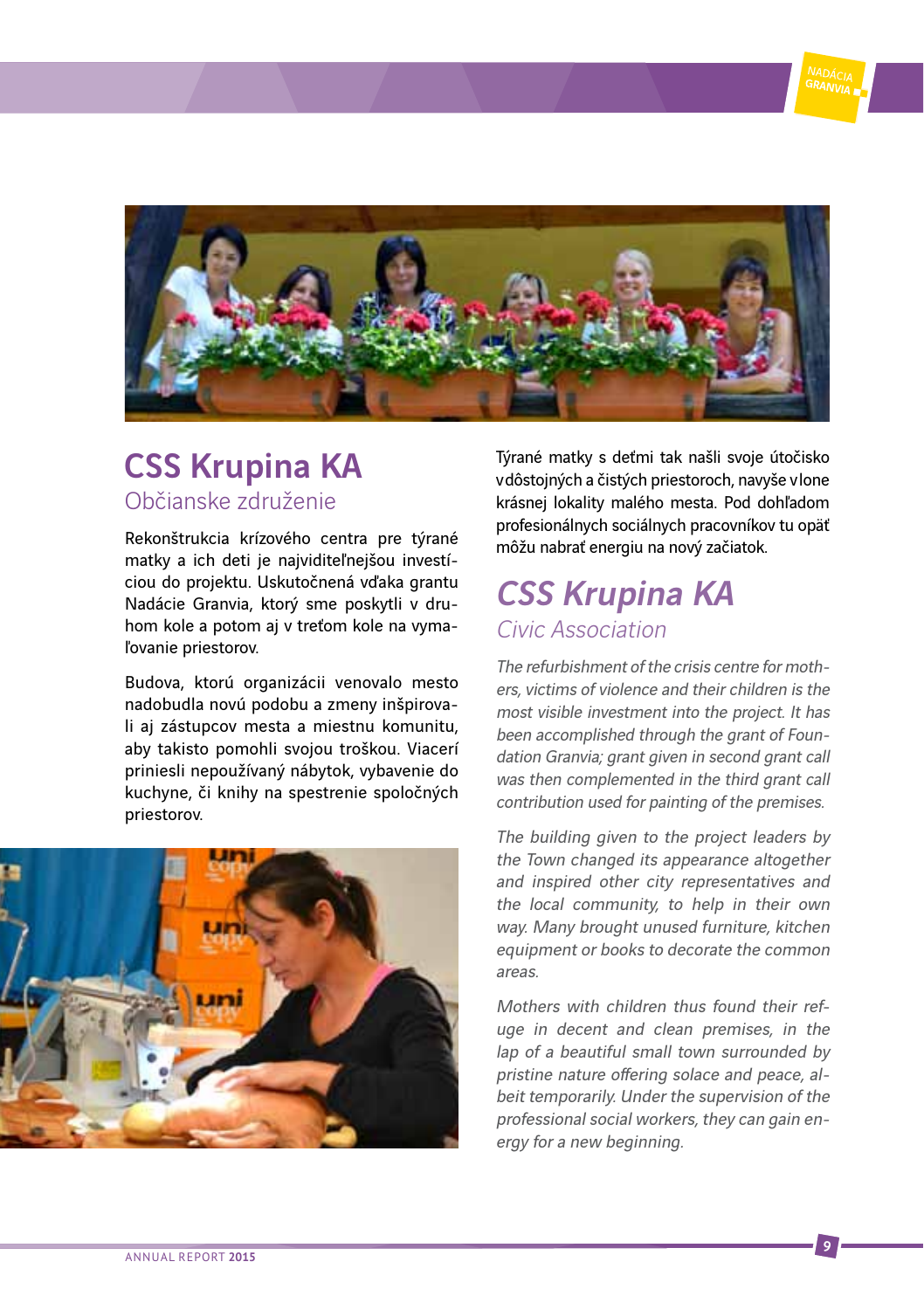

Občianskemu združeniu Permoník, ktoré vzniklo v roku 1999 v malej usadlej obci Zlatá Baňa situovanej hlboko v horách sa venujú najmä dvaja manželia – dobrovoľníci, ktorým je profesionálne aj ľudsky blízka sociálna oblasť. V obci žijú dlhé roky a aktívne pomáhajú tým, ku ktorým osud nebol milý. V obci so 400 obyvateľmi žijú aj ľudia s ťažkým zdravotným postihnutím, ľudia so závislosťami a ľudia v beznádeji, napríklad muži, ktorým zomreli rodičia, nemajú manželky ani deti a ich existencia tak stráca zmysel.

Projekt rekonštrukcie Resocializačného domu, v ktorom je aj pracovný inkubátor, zabezpečil kvalitné a bezpečné priestory svojim klientom. Tí sa pod vedením lídrov projektu angažujú v projektoch zameraných na pracovnú terapiu ako napríklad bio farma, kurzy šitia, varenia, kováčske služby a podobne. Pôvodná kapacita dvadsať klientov sa takto zvýšila o sto percent a Resocializačný dom vie poskytnúť pomoc aj ľuďom z okolitých obcí.





### PERMONÍK Civic Association

Permoník civic association, founded in 1999 in a small sedentary village Zlatá Baňa situated deep in the mountains is ran by a couple of spouses – volunteers for whom helping people is a purpose in life. The village is a home to many individuals to whom fate has not been kind. Zlatá Baňa with 400 inhabitants has many people with severe disabilities, people with addictions and people in despair, such as men whose parents are deceased, they have no wives or children to speak of and their purpose in life is missing.

The reconstruction project of a re-socialization house, which also serves as an incubator ensures the quality and safe space to their clients. They are professionally assisted by the project leaders, who involve them in occupational therapy such as organic farm, sewing classes, cooking, blacksmith services and the likes of it. The original capacity of twenty clients has thus been increased by one hundred percent and the re-socialization house can also provide assistance to people from nearby villages.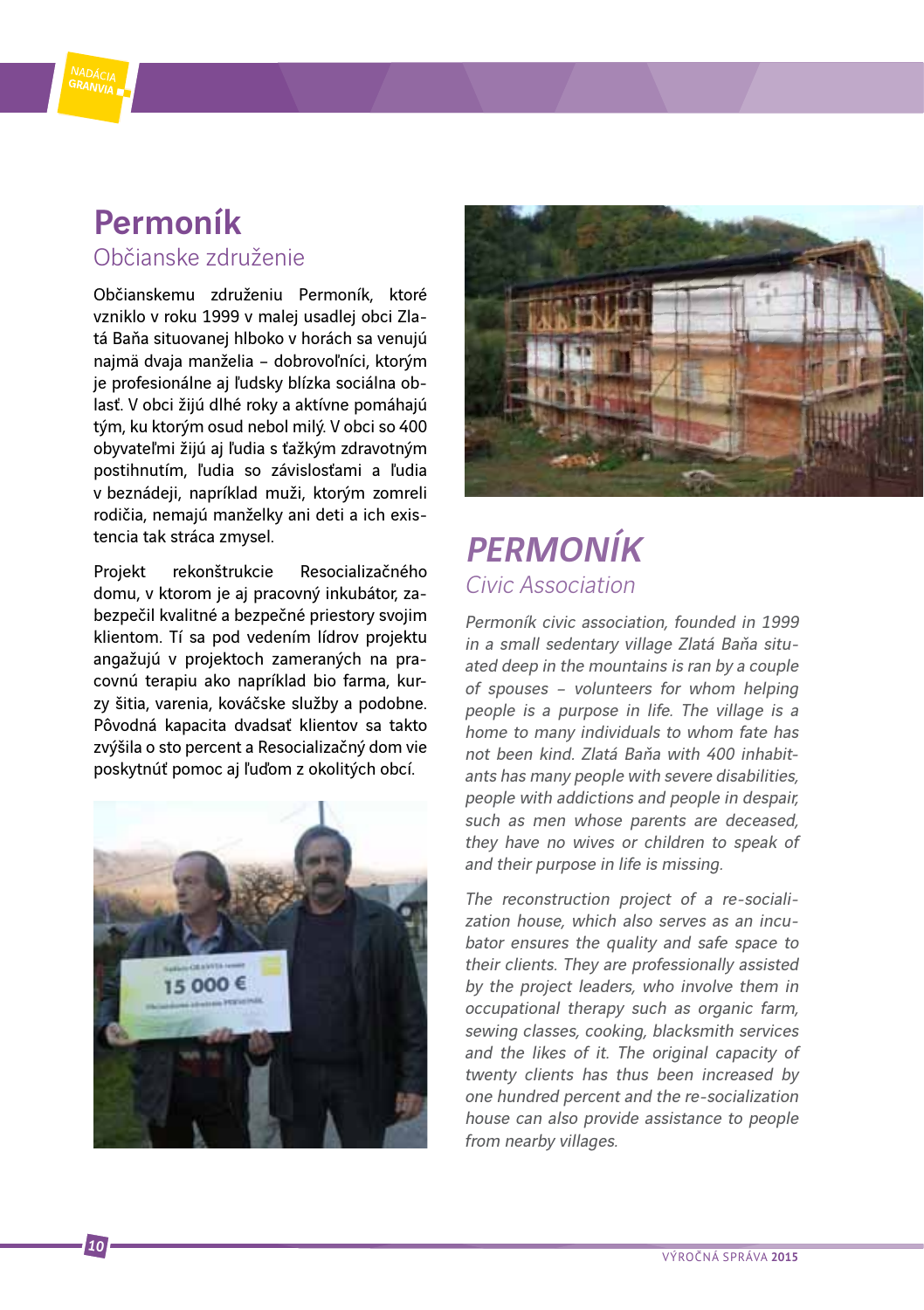### BISOA Chránená dielňa

Bisoa je chránená dielňa fungujúca popri účtovnej spoločnosti založená v roku 2012. Dvaja lídri projektu zamestnávajú v dielni na riadne účtovné práce troch klientov s ťažkým fyzickým postihnutím, vrátane dvoch žien s mozgovou obrnou.

Cieľom Bisoa je vytvoriť kvalitné podmienky pre ich pracovnú integráciu a poskytnúť prostredie, ktoré je vzhľadom na ich postihnutie pohodlné a bezpečné.

Finančný grant bol použitý na zakúpenie rôznych kancelárskych pomôcok, bez ktorých sa klienti ťažšie zaobídu, napríklad elektrický dierkovač alebo spínačka. Tradičné manuálne sú pre človeka s postihnutím rúk ťažko použiteľné.

Vybavená bola aj oddychová zóna a najväčším prínosom bolo zakúpenie schodolezu, ktorý je prenosný a v prípade potreby ho BISOA rada zapožičia.

Lídri projektu klientom zabezpečujú aj profesionálny rast formou rôznych kurzov a seminárov.

Prehlbovanie solidarity v spoločnosti vďaka BISOE funguje naozaj príkladne a ich prístup je dnes inšpiráciou aj pre iných.





### **RISOA** Protected Shelter

Bisoa is a protected shelter functioning alongside an accounting company founded in 2012. Two project leaders employ three clients with severe physical disabilities including two women with cerebral palsy. All clients carry out accounting tasks.

Bisoa's objective is to create quality working environment with regards to the clients' disabilities. The key is to make it comfortable and safe.

The grant funds were used to equip the office with various stationery, such as electric hole puncher or stapler. The traditional ones are very hard to use for those with disabled hands.

Another purchase was a chair-lift, which is mobile and therefore available for use elsewhere.

Professional growth is provided through various courses and seminars.

BISOA is exemplary in deepening the solidarity in society and its approach is now an inspiration to many others.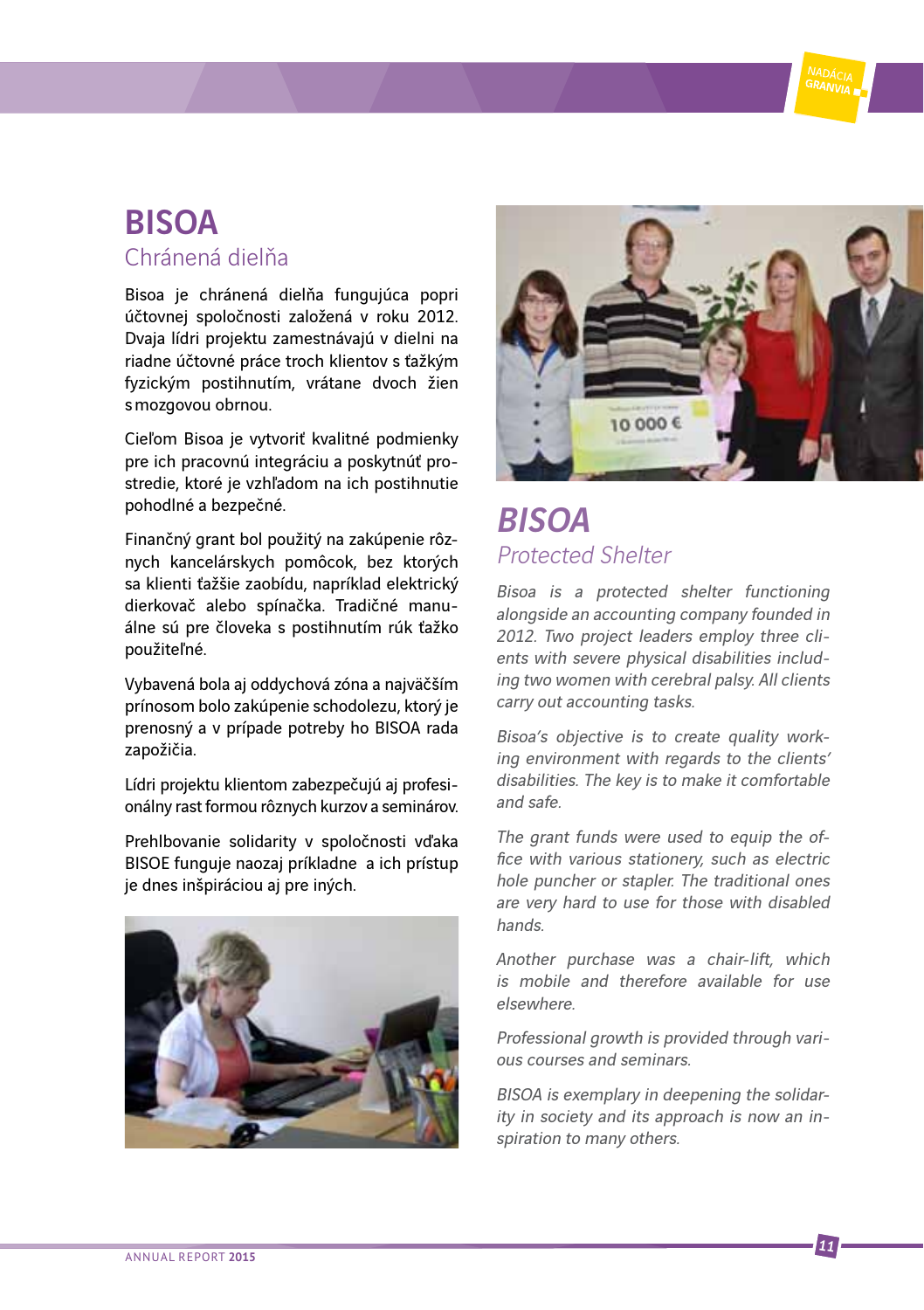

### ÁNO PRE ŽIVOT Nezisková organizácia

Táto rôznorodá organizácia od roku 1998 pomáha najmä ženám v núdzi a ľuďom s postihnutím. Okrem ubytovne pre matky – obete domáceho násilia a ich deti má neziskovka vo svojom portfóliu aj niekoľko chránených pracovísk. Zriadila a prevádzkuje aj núdzovú telefónnu linku, kde poskytuje okamžitú pomoc. Zároveň má na starosti komunitné a poradenské centrum.

Grant Nadácie Granvia pomohol zrealizovať projekt skvalitnenia priestorov chráneného pracoviska – predajne a cukrárne s názvom Darčeky@káva.

Okrem toho, že sú tu zamestnaní ľudia s ťažkým zdravotným postihnutím, obchod predáva sortiment vyrobený ľuďmi v kríze, či už ide o dlhodobo nezamestnaných alebo ľudí s postihnutím. Týmto spôsobom ich zapája do pracovného procesu a umožňuje im uplatniť sa na trhu práce. O darčekové predmety ako ručne robené medovníky, textilné bábiky, obrazy alebo šperky je v tomto kúpeľnom mestečku mimoriadny záujem najmä medzi turistami.

### ÁNO PRE ŽIVOT Non-profit Organization

This diverse organization has been helping women in crisis and people with disabilities since 1998. In addition to providing accommodation for mothers - victims of domestic violence and their children, this non-profit unit has in its portfolio a few protected shelters. It also set up and operates an emergency telephone line, giving immediate help to those in need. Áno pre život also runs a community consultancy centre.

Foundation Granvia grant allowed the implementation of a project aimed at improving the protected shelter – which serves as a gift shop and a patisserie, called Darčeky@káva.

Apart from employing individuals with severe disabilities, the store assortment is made by people in crisis, whether they are longterm unemployed or those with a medical condition. In this way, they involve them in the work process and further allow them to compete on the labour market. While all the pastries are produced in a protected shelter, the gifts range from hand-made fabric dolls, paintings to jewellery. The shop is particularly popular with the visitors touring this charming little spa town.

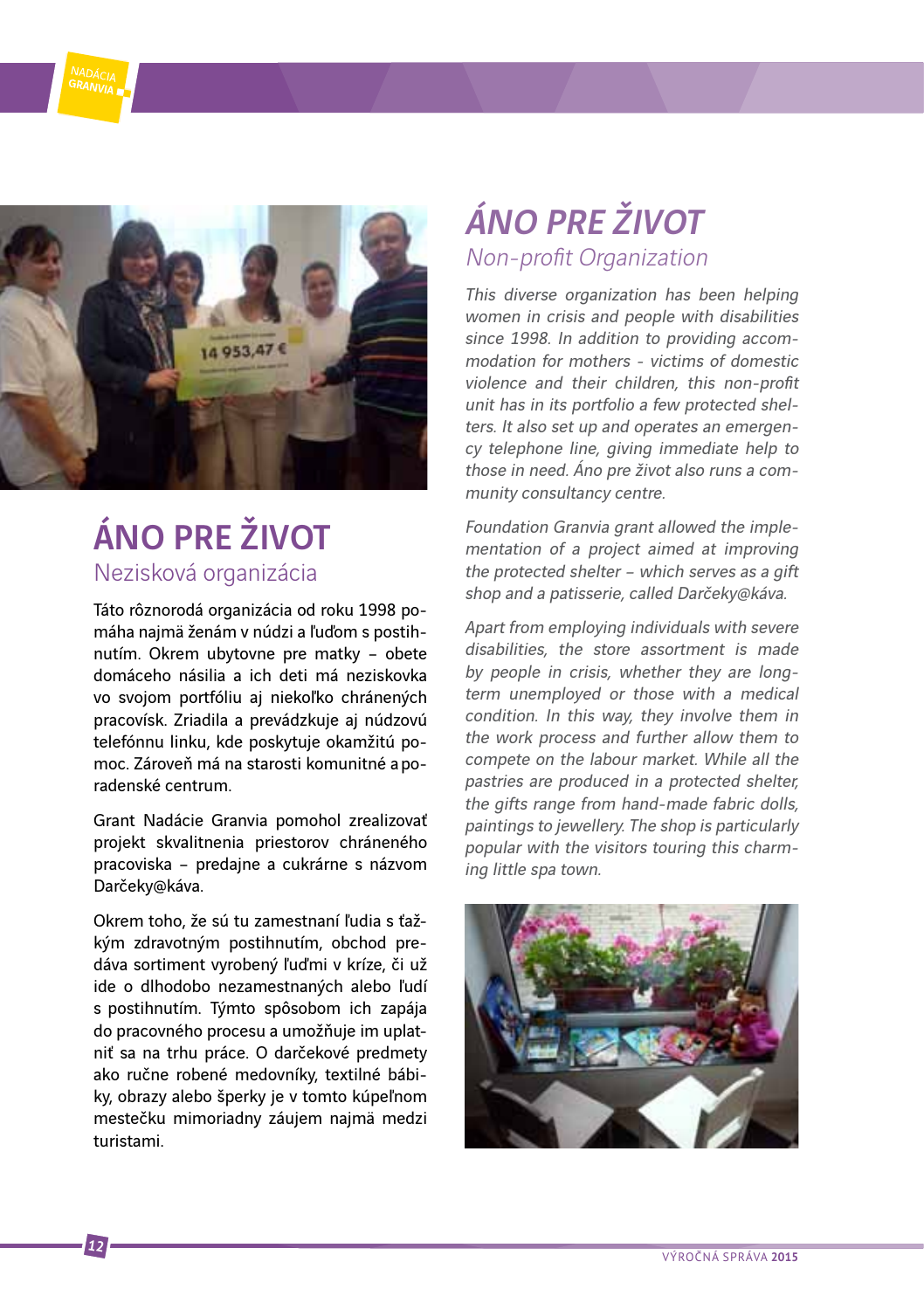### STORM Občianske združenie

Založené v roku 2003, STORM sa venuje poskytovaniu profesionálnej sociálnej pomoci a podpory v rôznych rizikových oblastiach života – najmä prevencii a minimalizovaniu sociálno-patologických javov - užívanie drog, kriminalita, sex-biznis.

Vo svojom centre v Seredi pomáhajú pracovníci skupine obyvateľstva, ktorá je jednou z najťažších na prácu v oblasti sociálnej sféry a rehabilitácie.

Projekt Nová ZÓNA sa skladal z viacerých častí. Poradenstvo a výmenný servis sú poskytované v kontaktnom centre ZÓNA ako aj v teréne. Za 12 mesiacov sa kontaktovali pracovníci združenia s klientmi viac ako 2000 krát, aby im poskytli rôzne služby. Väčšinou riešili s nimi ich najzákladnejšie potreby – kam majú ísť prespať, kde si nájsť prácu. Nápomocné boli nielen info-edukačné materiály, ale aj praktické kontaktné nástroje – polievky, kaše, čaj, karimatky, baterky. V kontaktnom centre si mohli odložiť svoje doklady a dôležité dokumenty vďaka skrinkám, ktoré tiež boli zakúpené z poskytnutých finančných prostriedkov.





### **STORM** Civic Association

Established in 2003, STORM it is dedicated to providing professional social assistance and support to individuals at risk. It particularly focuses on the prevention and minimization of socio-pathological phenomena - drug use, crime, sex-business.

In its center in Sered volunteers work with a group of people rightly classified as some of the most challenging ones to work with in terms of rehabilitation.

New Zone project consists of several parts. Colsultancy and exchange service are provided in the contact center ZONE and also in the field. After 12 months, the Zone staff was in contact with clients more than 2000 times to provide various services. Usually, it dealt with their most basic needs – where to sleep where to work. Apart from educational leaflets, the clients are also given other practicalities - soups, porridge, tea, mats, flashlights. Many of these products were purchased from the funds of the Foundation Granvia grant. It also helped with the purchase of small lockable cabinets, where the clients can safely store their valuables.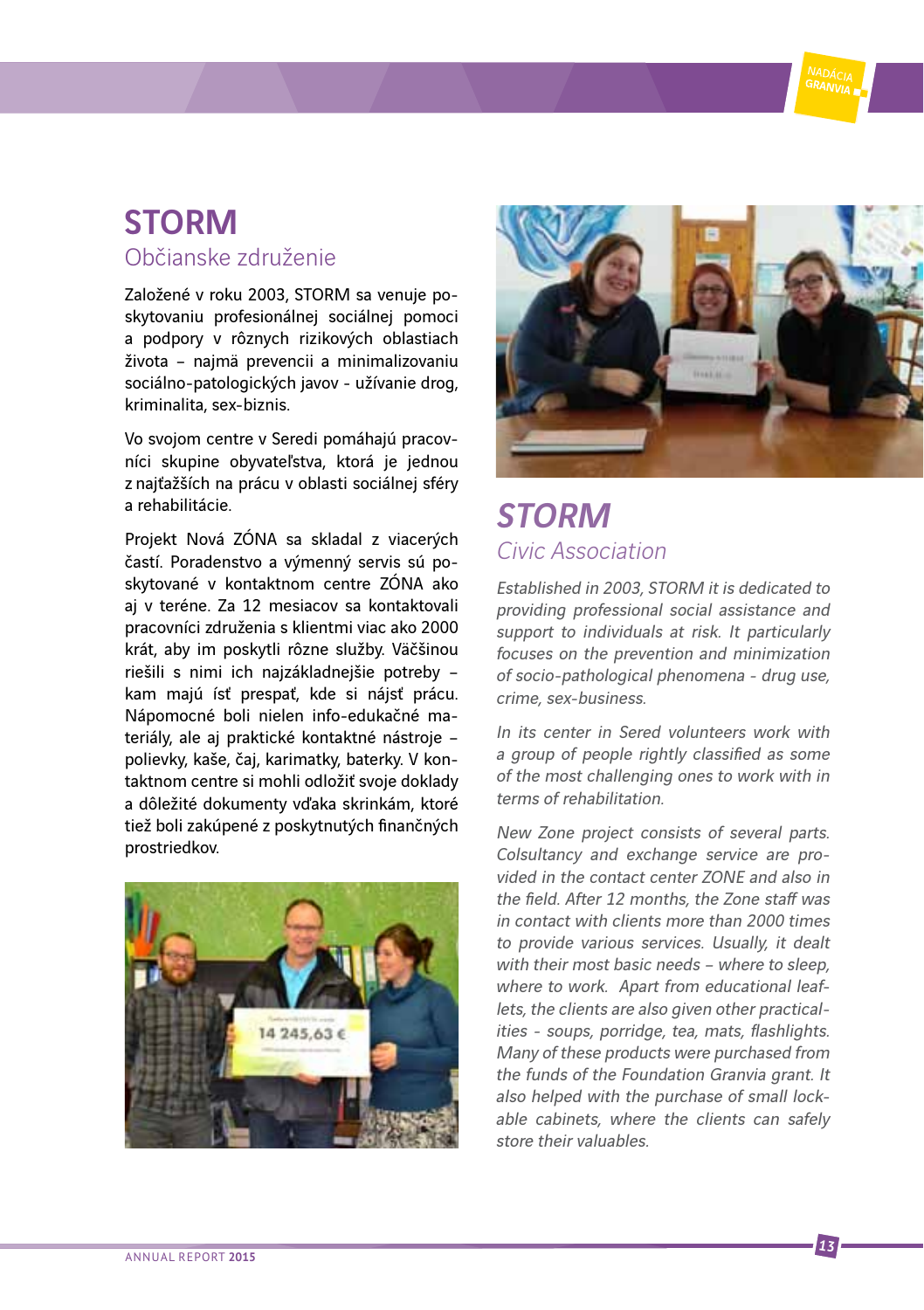

Občianske združenie Hokejový klub Zlaté Moravce si dal za cieľ vziať deti z ulice a športom bojovať proti drogám či alkoholizmu.

Ich komplexný program sa práce cez športové aktivity sústredí na deti a mládež zo sociálne znevýhodneného prostredia.

Odvážny projekt koncesie zimného štadióna v Zlatých Moravciach prilákal entuziazmus miestnej komunity, ktorá ochotne pomáhala pri jeho realizácii.

Zapojenie detí, ktoré by inak mohli prepadnúť drogám, alkoholu, či depresii prehĺbilo vzťahy v komunite a pomohlo rodičom v núdzi, ktorí túto aktivitu ocenili. Lídri projektu začali s tréningom hokeja a z peňazí grantu im boli zakúpené korčule a prilby. Pracovníci organizácie fungujú výlučne na dobrovoľníckej báze.

Prostredia, ktoré projekt spojil, boli kedysi na míle vzdialené. Dnes existujú spolu v jednom svete. HC Zlaté Moravce sú príkladom toho, že integrácia detí a mládeže vie byť úspešná, ak sa k nej pristupuje citlivo a s rozumom.





### HC **ZI ATÉ MORAVCE** Civic Association

Civic association Hockey Club Zlaté Moravce set as its goal to take children off the streets and through sport fight against alcohol and drugs.

Their comprehensive program focuses on children and young people from socially disadvantaged backgrounds.

A daring project of ice rink concession attracted the enthusiasm of the local community who willingly assisted in its implementation.

Involving children who would be otherwise prone to drugs, alcohol or depression, deepened relations in the community and helped parents in need who appreciated this activity immensely. Leaders of the project started with ice hockey training and of the grant money they purchased skates and helmets. All of the association members operate exclusively on a voluntary basis.

The environments that this project linked were once miles away. Now they exist together as one and HC Zlate Moravce is a great example that integration of youth can be done successfully as long as the approach is sensitive and smart.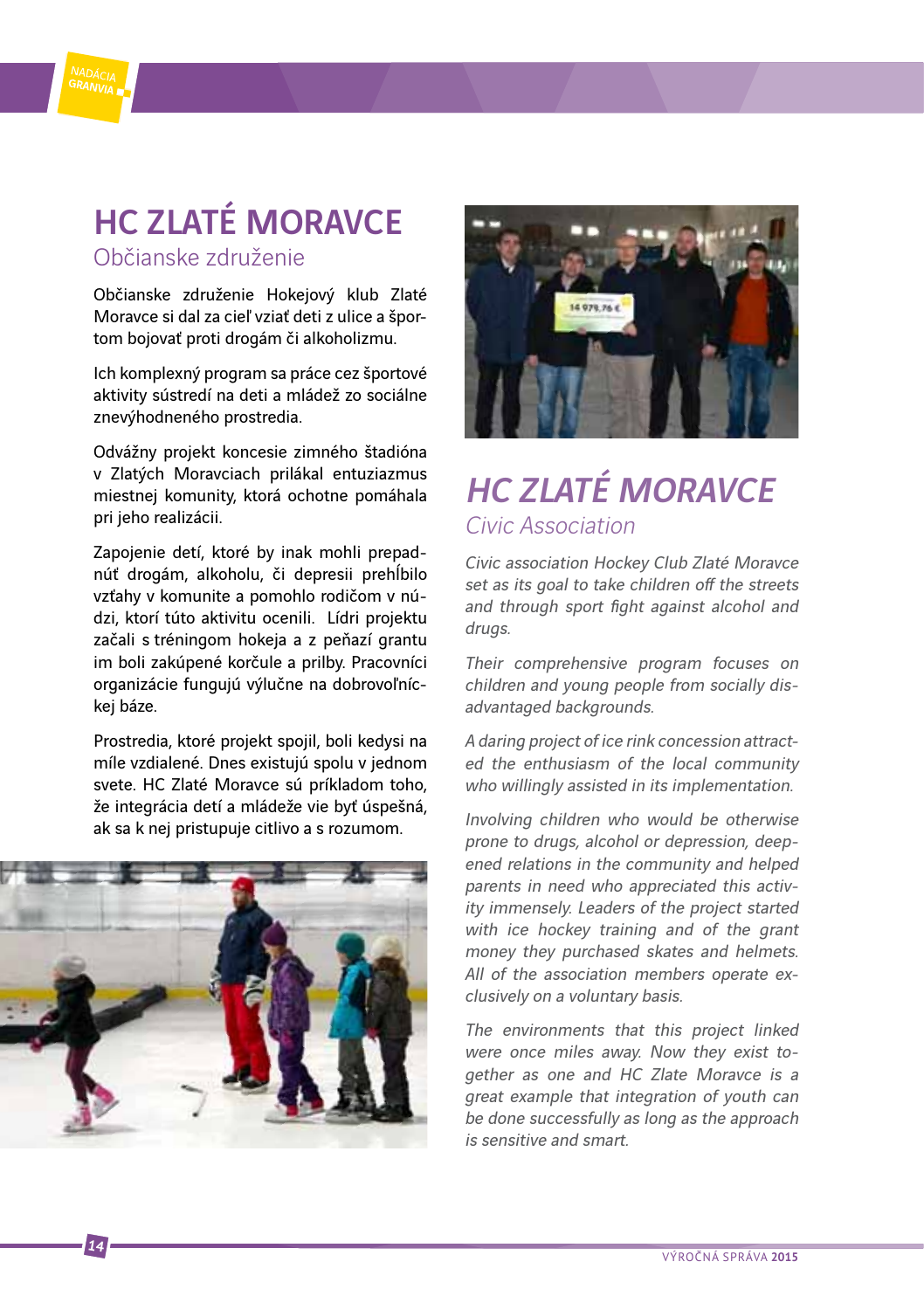### SPOLOČNE TOHO DOKÁŽEME VIAC

Úlohou Nadácie je nielen pomaháť finančne, ale aj ľudsky.

Spoločnosti, ktoré za Nadáciou stoja – Vinci pour la Cité, Meridiam, GRANVIA, Granvia Operation a EUROVIA SK podporujú rozvoj tzv. firemnej filantropie angažovaním svojich zamestnancov do jednotlivých projektov.

V praxi to zamená, že každý podporený projekt zároveň dostane svojho patróna. Jeho úlohou je pomáhať v rámci svojich možností a skúseností.

Zamestnanec sa stáva patrónom na dobu trvania realizácie projektu, teda na jeden rok a to dobrovoľne. Samozrejme, mnohí si túto úlohu radi predĺžia a s lídrami projektu ostávajú v kontakte aj po skončení.

Forma pomoci patróna projektu závisí od vzájomnej dohody.

V minulosti sa naši patróni zapájali do fyzických prác v tvorivých dielňach, pomáhali učiť a vzdelávať klientov v oblasti bezpečnosti. Niektorí sa podieľali na administratívnych prácach, či prekladoch. Viacerí patróni vďačne ponúkli svoje technické schopnosti a dozerali na rekonštrukcie priestorov.

Patrónom sa môže stať každý zamestnanec dobrovoľne a opakovane. Zároveň môže jednému projektu pomáhať aj viac ako jeden patrón. Ak máte chuť a záujem stať sa patrónom aj vy, stačí ak nám pošlete email na adresu: info@ nadacia-granvia.sk

**Spoločne toho urobíme viac.**

### TOGETHER WE CAN DO MORE

Foundation Granvia seeks to help charity projects not only on a financial level, but also on a human side.

Companies behind the Foundation – Vinci pour la Cité, Meridiam, GRANVIA, Granvia Operation and EUROVIA SK all support the so-called corporate philanthropy.

In reality this means that each supported project is also given its patron, whose role is to help in any way possible.

An employee can become a patron for the length of the project duration, that is one year and this task is voluntary. Of course, many patrons enjoy the patronage so much they prolong their cooperation with project leaders and remain in touch long after the particular project implementation is completed.

The nature of patron's aid is subject to mutual agreement between the patron and the project leaders.

Every employee can become a patron voluntarily and repeatedly. Also, one project can have more patrons simultaneously.

If you would like to become a project patron, please email us at info@nadacia-granvia.sk.

#### **Together we can do more**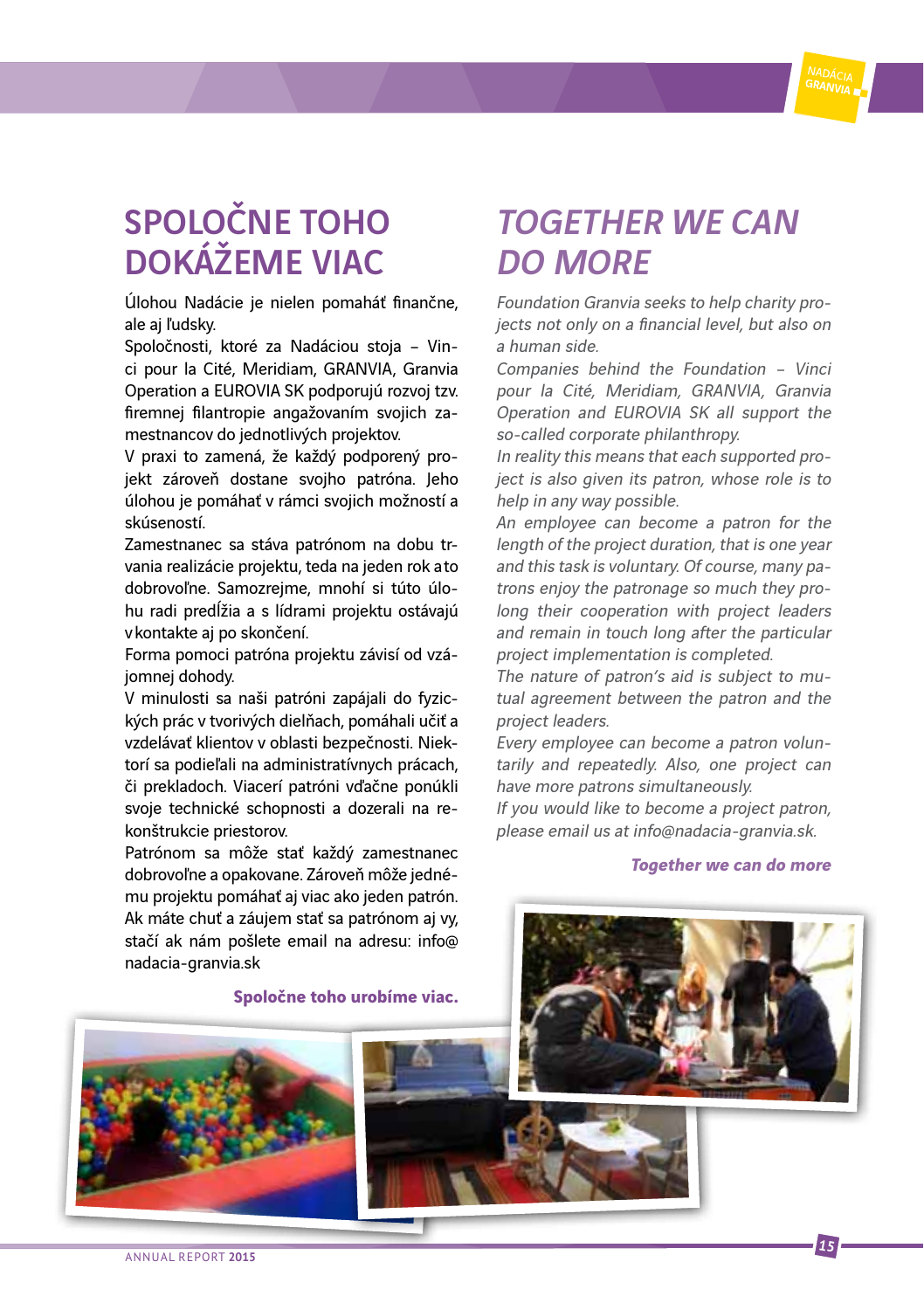

#### **Anima**

Projekt: Prácou k domovu Grant:<br>Patrón: Marek Reisinger, EUROVIA SK Oblasť: zapojenie do pracovného procesu Cieľová<br>skupina: rodiny v náročnej situácii Región: Prešov

#### **Barlička**

Projekt: Kaviarnička Barlička Grant: 14 800 Eur Patrón: Lucia Komanická, EUROVIA SK Oblasť: zapojenie do pracovného procesu Cieľová<br>skupina: mladí ľudia s postihnutím Región: Prešov

#### **Centrum Slniečko**

Projekt: Podpora sociálnej inklúzie Grant: 4 435 Eur Patrón: Jaro Borecký, Granvia Operation Oblasť: sociálna inklúzia Cieľová<br>skupina: obete domáceho násilia Región: Nitra

### **Pluski**

Projekt: Centrum hendikepovaných lyžiarov Grant: 7 920 Eur Patrón: Marek Holič, Granvia Operation Oblasť: sociálna inklúzia Cieľová<br>skupina: ľudia s postihnutím Región: Martin

#### **Depaul Slovensko**

|                     | Projekt: Ambulancia pre bezdomovcov |
|---------------------|-------------------------------------|
| Grant:              | 14 993 Eur                          |
| Patrón:             | Alena Csoltiová, GRANVIA            |
| Oblasť:             | sociálna inklúzia                   |
| Cieľová<br>skupina: | ľudia bez domova                    |
|                     | Región: Bratislava                  |

### **Sclerosis Multiplex**

| Projekt: | Vie ihla, kde sa skrýva?        |
|----------|---------------------------------|
| Grant:   | 14 999 Eur                      |
| Patrón:  | Peter Bystriansky, GRANVIA      |
| Oblasť:  | Zapojenie do pracovného procesu |
| Cieľová  | pacienti s diagnózou sclerosis  |
| skupina: | multiplex okolo 44 rokov        |
| Región:  | <b>Bratislava</b>               |

### **Kaspian**

| Projekt:            | Vráťme priestor deťom a komunite |
|---------------------|----------------------------------|
| Grant:              | 14 999 Eur                       |
| Patrón:             | Renata Chmarová, GRANVIA         |
| Oblasť <sup>.</sup> | Mládež a občianska uvedomelosť   |
| Cieľová<br>skupina: | Znevýhodnené deti a mládež       |
|                     | Región: Bratislava               |









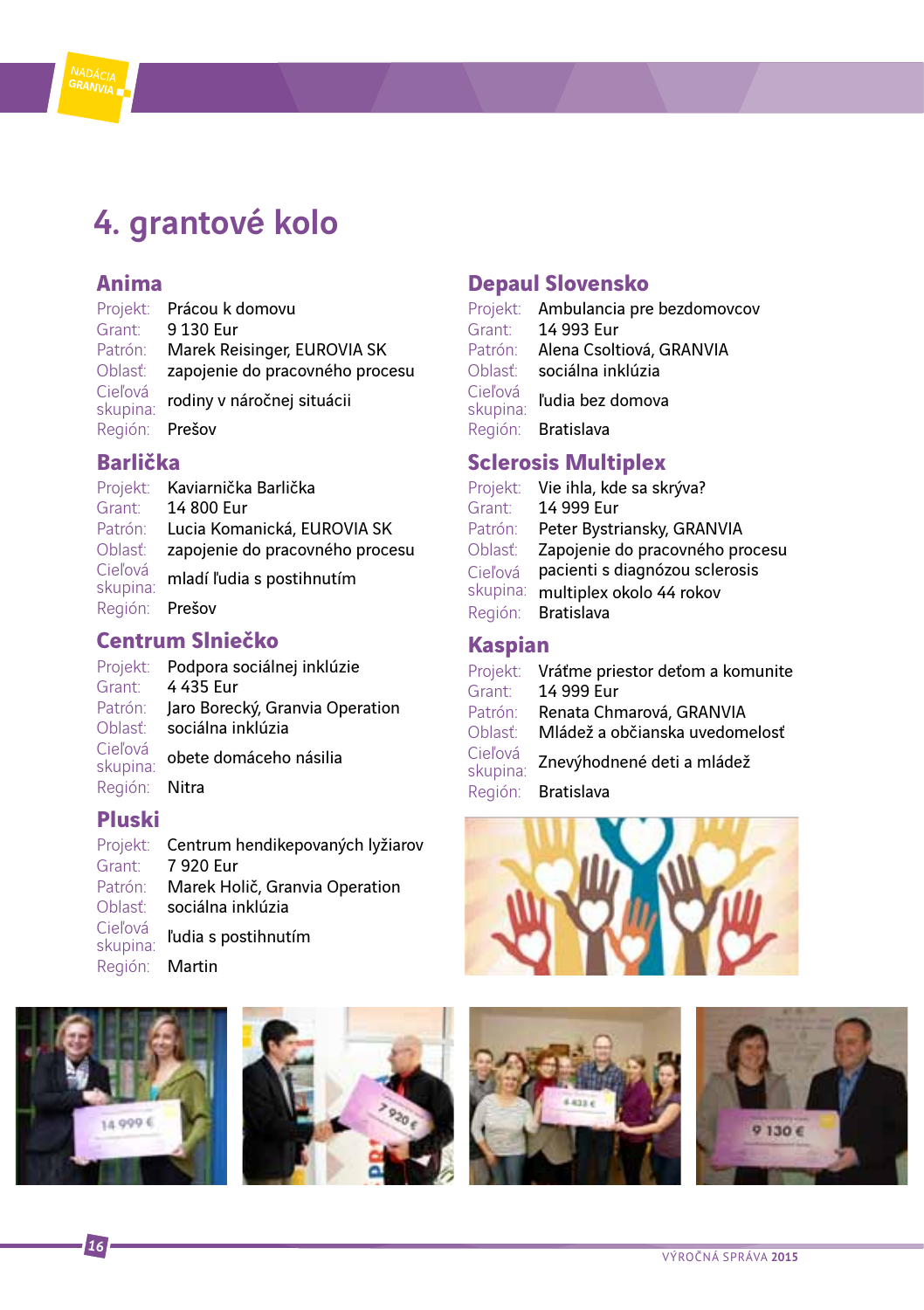### 4. grantové kolo

### **Anima**

| Project:         | Work Towards a Home              |
|------------------|----------------------------------|
| Grant:           | 9 130 Eur                        |
| Patron:          | Marek Reisinger, EUROVIA SK      |
| Field:           | integration into working process |
| Target<br>group: | families in crisis               |
| Region:          | Prešov                           |

### **Barlička**

| Project:         | Coffee shop Barlička             |
|------------------|----------------------------------|
| Grant:           | 14 800 Eur                       |
| Patron:          | Lucia Komanická, EUROVIA SK      |
| Field:           | integration into working process |
| Target<br>group: | young disabled people            |
| Region:          | Prešov                           |

### **Centrum Slniečko**

| Project:                | Support of Social Inclusion     |  |  |
|-------------------------|---------------------------------|--|--|
| Grant:                  | 4 435 Eur                       |  |  |
| Patron:                 | Jaro Borecký, Granvia Operation |  |  |
| Field:                  | social inclusion                |  |  |
| <b>Target</b><br>group: | victims of violence             |  |  |
| Region:                 | Nitra                           |  |  |

### **Pluski**

| Project:         | Centre of handicapped skiiers  |
|------------------|--------------------------------|
| Grant:           | 7 920 Eur                      |
| Patron:          | Marek Holič, Granvia Operation |
| Field:           | social inclusion               |
| Target<br>group: | people with disabilities       |
| Region:          | Martin                         |

### **Depaul Slovensko**

| Project:                | <b>Healthcare for Homeless</b> |  |
|-------------------------|--------------------------------|--|
| Grant:                  | 14 993 Eur                     |  |
| Patron:                 | Alena Csoltiová, GRANVIA       |  |
| Field:                  | social inclusion               |  |
| <b>Target</b><br>group: | homeless                       |  |
| Region:                 | <b>Bratislava</b>              |  |

### **Sclerosis Multiples**

| Project:      | Dœs Needle Know Where It Is?      |
|---------------|-----------------------------------|
| Grant:        | 14 999 Eur                        |
| Patron:       | Peter Bystriansky, GRANVIA        |
| Field:        | Integration into working process  |
| <b>Target</b> | patients with sclerosis multiplex |
| group:        | around 44 yrs                     |
| Region:       | <b>Bratislava</b>                 |
|               |                                   |

### **Kaspian**

| Project:                | Give Back to Community       |
|-------------------------|------------------------------|
| Grant:                  | 14 999 Eur                   |
| Patron:                 | Renata Chmarová, GRANVIA     |
| Field:                  | Youth and civic awareness    |
| <b>Target</b><br>group: | Disadvantaged kids and youth |
| Region:                 | <b>Bratislava</b>            |

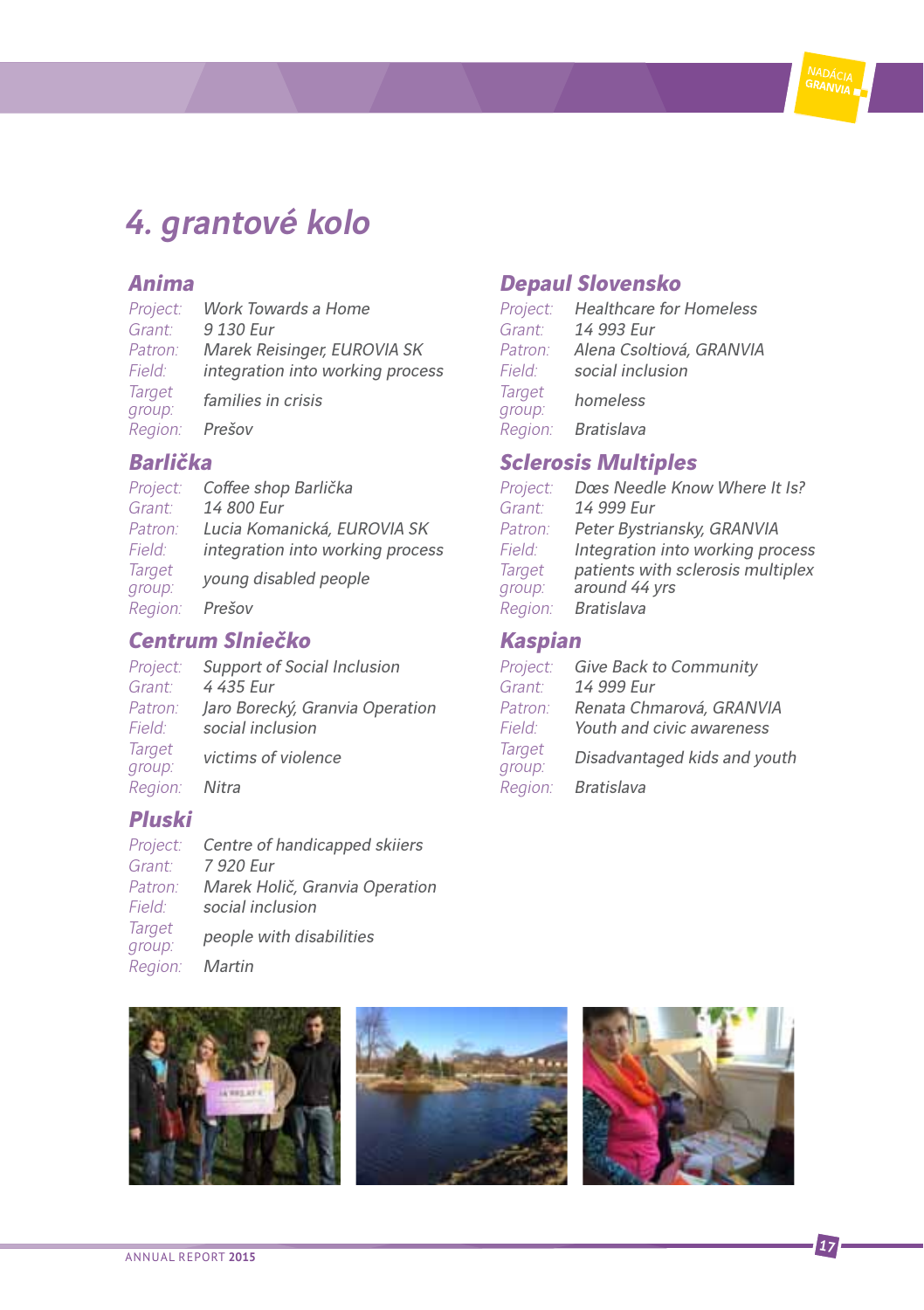### FINANČNÁ SPRÁVA 2015 / FINANCIAL STATEMENT 2015

### SÚVAHA / BALANCE SHEET

| <b>AKTÍVA / Assets</b>                             | k 31.12.2015 | k 31.12.2014 |
|----------------------------------------------------|--------------|--------------|
|                                                    | €            | €            |
| <b>OBEŽNÝ MAJETOK SPOLU / Total current assets</b> | 32109,65     | 29184,85     |
| Finančný majetok - Bankové účty / Bank accounts    | 32109.65     | 14184,85     |
| Pohľadávky / Receivables                           | ۰            | 15000,00     |
| ČASOVÉ ROZLÍŠENIE / Total current accruing         | 8149,20      | 10799,30     |
| Náklady budúcich období / Accrued costs            | 8149,20      | 10799,30     |
| <b>AKTÍVA CELKOM / TOTAL ASSETS</b>                | 40 258,85    | 39984.15     |

| <b>PASÍVA / Capital and liabilities</b>                                                           | k 31.12.2015 | k 31.12.2014 |
|---------------------------------------------------------------------------------------------------|--------------|--------------|
|                                                                                                   | €            | €            |
| <b>VLASTNÉ ZDROJE KRYTIA MAJETKU SPOLU / Total capital</b>                                        | 6 638,00     | 6 638,00     |
| Základné imanie / Basic capital                                                                   | 6 638,00     | 6 638,00     |
| Výsledok hospodárenia / Earnings                                                                  | 0.00         | 0.00         |
| <b>CUDZIE ZDROJE SPOLU / Total liabilities</b>                                                    | 22893,57     | 12 536,47    |
| Krátkodobé rezervy / Short-term provisions                                                        | 1 440.00     | 1 440,00     |
| Záväzky grantové / Grant commitments                                                              | 18873.57     | 10746.47     |
| Krátkodobé záväzky z obchodného styku / Other commitments                                         | 2 580.00     | 350,00       |
| ČASOVÉ ROZLÍŠENIE SPOLU / Total current accruing                                                  | 10727.28     | 20809,68     |
| Výdavky budúcich období / Accrued expenses                                                        | 260.00       | 460.00       |
| Výnosy budúcich období - z darov a 2%                                                             |              |              |
| / Deffered income - from donations and from shared of paid taxes                                  | 10 467,28    | 20349.68     |
| <b>PASÍVA CELKOM / TOTAL CAPITAL AND LIABILITIES</b>                                              | 40258.85     | 39984.15     |
| Výška nadačného imania k 31. 12. 2015: 6 638 € / Registered endowment as of 31. 12. 2015: 6 638 € |              |              |

### VÝKAZ ZISKOV A STRÁT / INCOME STATEMENT

| NÁKLADY / EXPENSES                                | k 31, 12, 2015 | k 31, 12, 2014 |
|---------------------------------------------------|----------------|----------------|
|                                                   |                | €              |
| Spotreba materiálu / Material consumption         | -              | 330,95         |
| Ostatné služby / Other services                   | 7997.82        | 5803,09        |
| Ostatné dane a poplatky / Other taxes and fees    |                | 3,50           |
| Iné ostatné náklady / Other costs                 | 48,99          | 52,02          |
| Poskytnuté príspevky iným účtovným jednotkám      |                |                |
| / Provided grants for other accounting entities   | 70 401,17      | 89143,50       |
| Poskytnuté príspevky z podielu zaplatenej dane 2% |                |                |
| / Provided grants from share of paid taxes        | 13 489.20      | 16 999.89      |
| <b>NÁKLADY SPOLU / TOTAL EXPENSES</b>             | 91937.18       | 112 332.95     |

| VÝNOSY / REVENUES                                                                        | k 31, 12, 2015 | k 31, 12, 2014 |
|------------------------------------------------------------------------------------------|----------------|----------------|
|                                                                                          |                | €              |
| Úroky/ Interest                                                                          | 3.13           | 3.42           |
| Prijaté príspevky od iných organizácií / Contributions received from other organisations | 78445.40       | 95330.23       |
| Príspevky z podielu zaplatenej dane / Contributions received from share of paid taxes    | 13 489.20      | 16999.89       |
| <b>VÝNOSY SPOLU / TOTAL REVENUES</b>                                                     | 91937.73       | 112333.54      |
| Hospodársky výsledok z nezdaniteľnej činnosti / Earnings from tax free activities        | 0.55           | 0.59           |
| Hospodársky výsledok zo zdaniteľnej činnosti / Earnings from taxable activities          |                |                |
| Daň z príjmov - zrážková daň z úrokov/ Income tax - tax from interest                    | 0.55           | 0,59           |
| Hospodársky výsledok po zdanení / Earnings after taxation                                | 0.00           | 0.00           |

Kompletná účtovná závierka so správou audítora je knahliadnutiu v sídle nadácie. / Complete financial statement with Auditor's report is available at the seat of the foundation.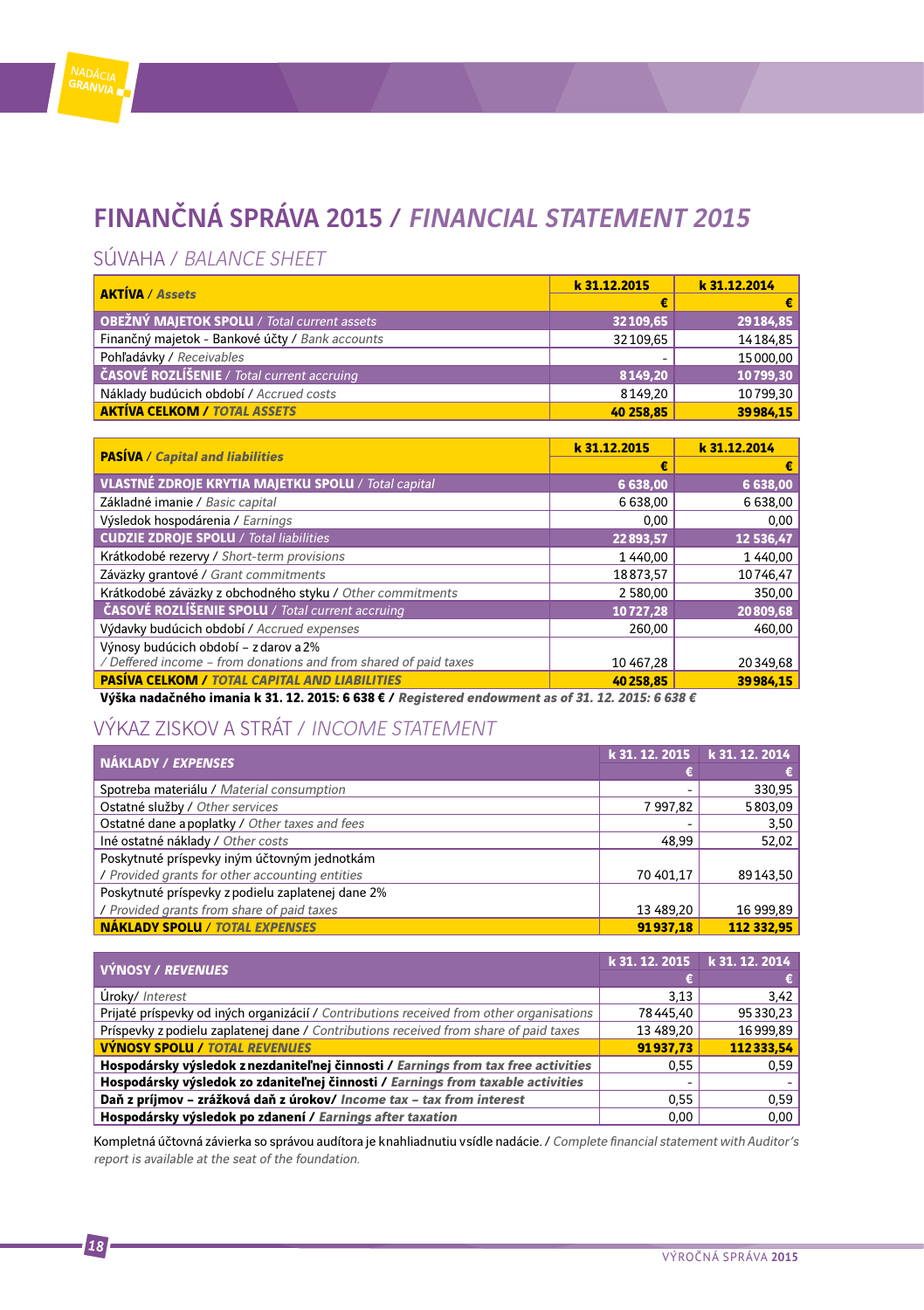### Príjmy a výnosy v roku 2015 / Income and Revenues in 2015

| <b>DARY / Donations</b>      | Príjmy<br>/ Income $(\epsilon)$ | <b>Výnosy</b><br>/ $Re$ <i>venues</i> $(\epsilon)$ |
|------------------------------|---------------------------------|----------------------------------------------------|
|                              | 82500,00                        | 78 445,40                                          |
| GRANVIA, a.s.                | 37 500,00                       | 28095,72                                           |
| Granvia Operation, a.s.      | 15 000.00                       | 15000,00                                           |
| Fondation VINCI pour la Cité |                                 | 5349,68                                            |
| Meridiam Infrastucture       | 15000,00                        | 15000,00                                           |
| EUROVIA SK. a.s.             | 15000.00                        | 15000,00                                           |
| 2%                           | 14552.20                        | 13489,20                                           |
| <b>ÚROKY 2015 / Interest</b> | 3.13                            | 3,13                                               |
| Úroky / Interest             | 3.13                            | 3,13                                               |
| <b>SPOLU / TOTAL</b>         | 97 055.33                       | 91 937.73                                          |

### Náklady v roku 2015 (€) / Expenses in 2015 (€)

#### **Poskytnuté granty na podporu projektov / Awarded Grants for projects**

| I. Poskytnuté granty na podporu projektov / Awarded Grants for projects                               | 83890,37 |
|-------------------------------------------------------------------------------------------------------|----------|
| II. Public Relations a marketingová komunikácia / Public Relations and Marketing communicatio         | 129,60   |
| III. Registrácia online žiadostí - programátorské služby                                              | 1000,00  |
| IV. Náklady na správu nadácie / Administration Expenses                                               |          |
| Administrácia webovej stránky, doména, webhosting / Webpage administration, domain, webhosting        | 548,22   |
| Výročná správa za rok 2014 / Annual report for the year 2014                                          | 1680.00  |
| Zmluvné služby - konzultácie a vedenie účtovníctva / Contracted services - consulting and bookkeeping | 2400,00  |
| Zmluvné služby - účtovná závierka za rok 2015 / Contracted services - financial statement 2015        | 260,00   |
| Audit účtovnej závierky / Audit of financial statement                                                | 780,00   |
| Zmluvné služby - poradenstvo a kontrola vyúčtovaní podporených projektov / Contracted services -      |          |
| consulting services and controlling of grantees' final reports                                        | 1200,00  |
| Bankové a iné poplatky / Bank and other fees                                                          | 48.99    |
| Spolu III. Náklady na správu / Total Administration expenses                                          | 6917,21  |
| Daň z úroku / Tax on interest                                                                         | 0.55     |
| <b>SPOLU NÁKLADY / TOTAL EXPENSES</b>                                                                 | 91937.73 |

V nadačnej listine nadácie neboli vykonané počas roka 2015 zmeny.

#### Zmeny v zložení orgánov Nadácie GRANVIA

V roku 2015 nastali nasledovné zmeny v zložení Správnej rady Nadácie GRANVIA: za nových členov Správnej rady boli zvolení – 1. Marcel Vial (od 1. 1. 2015), ktorá nahradil Erica Genetre (do 31. 12. 2014), 2. Christian Caye (od 8. 10. 2015), ktorý nahradil Chantal Monvois (7. 10. 2015).

#### Poznámky k hospodáreniu nadácie v roku 2015

Štruktúra nákladov správy je vypracovaná v zmysle Zákona o nadáciách 34/2002 Z.z. § 28 odst. 2. Rozpočet výdavkov na správu nadácie za rok 2015 bol schválený uznesením Správnej rady zo dňa 24. 9. 2014. Správca, členovia Správnej rady a revízor nadácie neobdržali za výkon svojej funkcie žiadnu finančnú odmenu. Nadácia GRANVIA nemala počas roka 2015 zriadený žiadny nadačný fond.

No changes were made in the endowment deed.

#### Changes in bodies of the foundation

The following changes were made within Board of Directors: for new Board of Directors members were elected - 1. Marcel Vial (from 1st January 2015), who replaced Eric Genetre (untill 31st December 2014), 2. Christian Caye (from 8th October 2015), who replaced Chantal Monvois (untill 7th October 2015).

#### Notes to the economy in 2015

Structure of administration expenses is made according to the Law for Foundations. The budget for the administration expenses for 2015 was approved by the Board of Directors within its decision act on 24th September 2014. The Trustee, members of the Board of Directors nor Foundation's Supervisor did not receive any compensation for their work. The Foundation GRANVIA had not established any Fund at the foundation during the year 2015.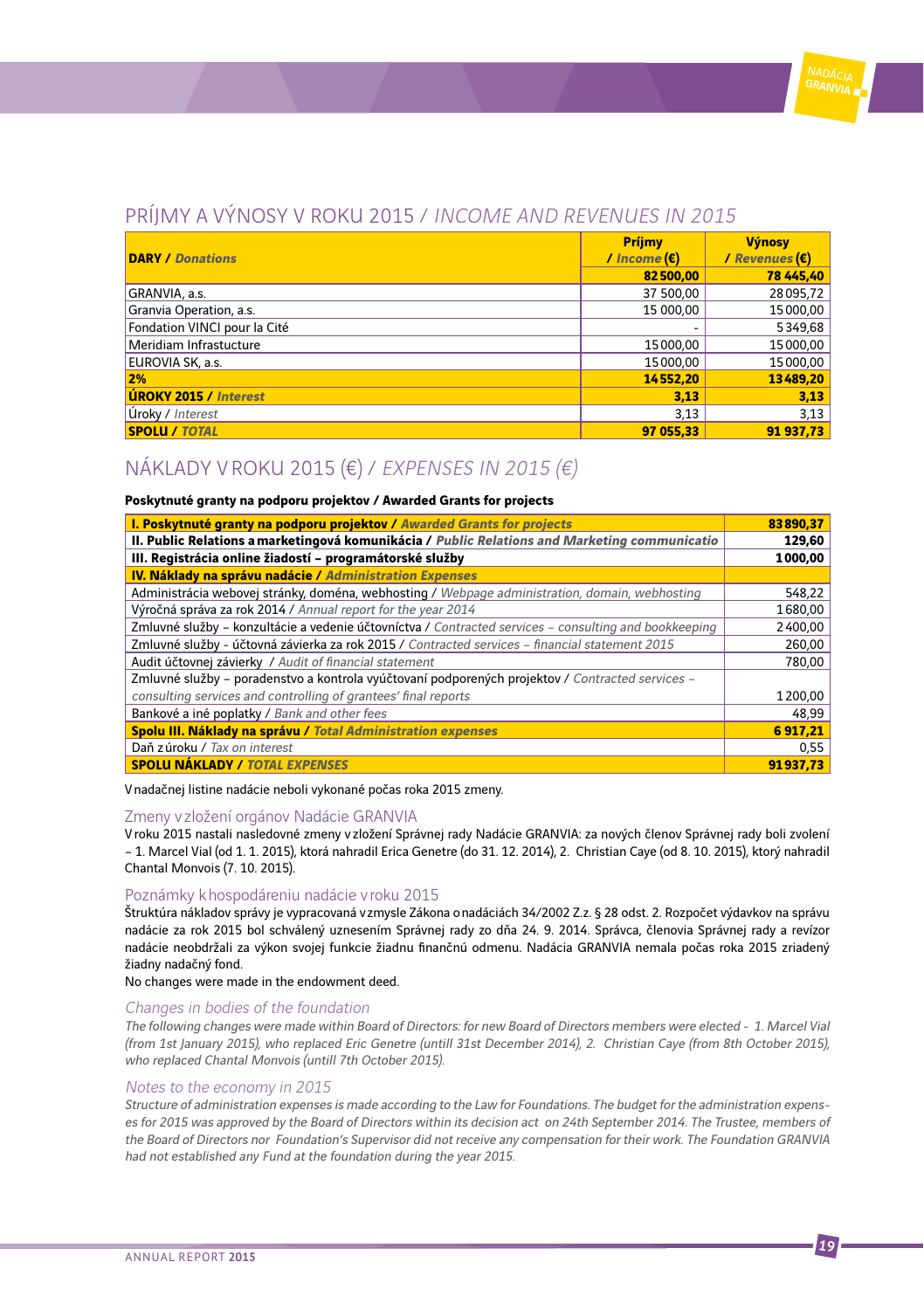

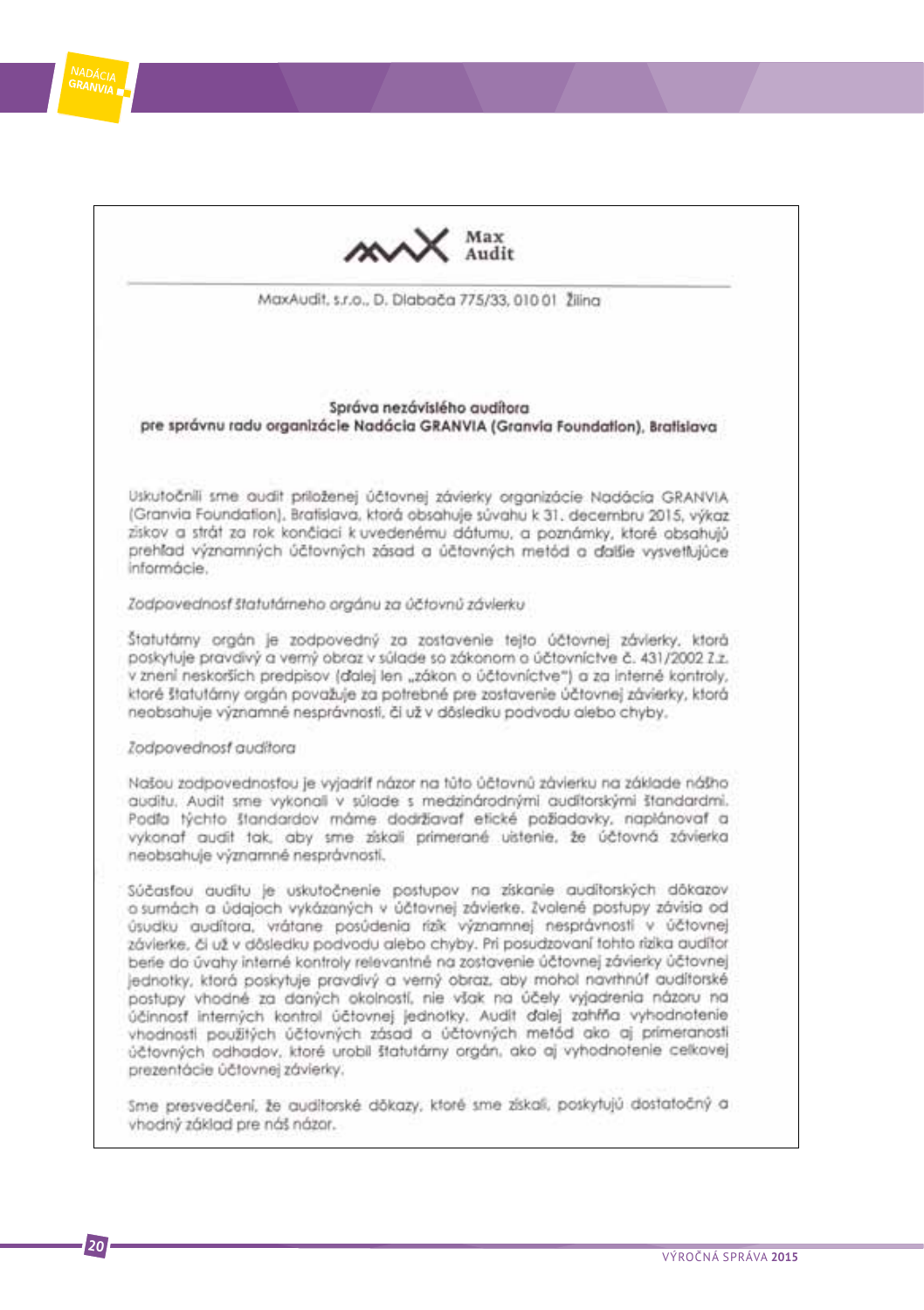Max<br>Audit ៳៷ MaxAudit, s.r.o., D. Dlaboča 775/33, 010 01 Žilina Názor Podľa nášho názoru účtovná závierka poskytuje pravdivý a verný obraz finančnej situácie organizácie Nadácia GRANVIA (Granvia Foundation), Bratislava k 31. decembru 2015 a výsledku jej hospodárenia za rok končiaci k uvedenému dátumu v súlade so zákonom o účtovníctve. 20. aprila 2016  $C<sub>1</sub>$ liornale 298 irem) **Fruttit** Ing. Zuzana Petrovičová MaxAudit, s.r.o. Zodpovedný auditor D. Dlabača 775/33 OR OS Žilina, Sro/17945/L Licencia SKAU č. 956 Licencia SKAU č. 298 010 01 2ilina